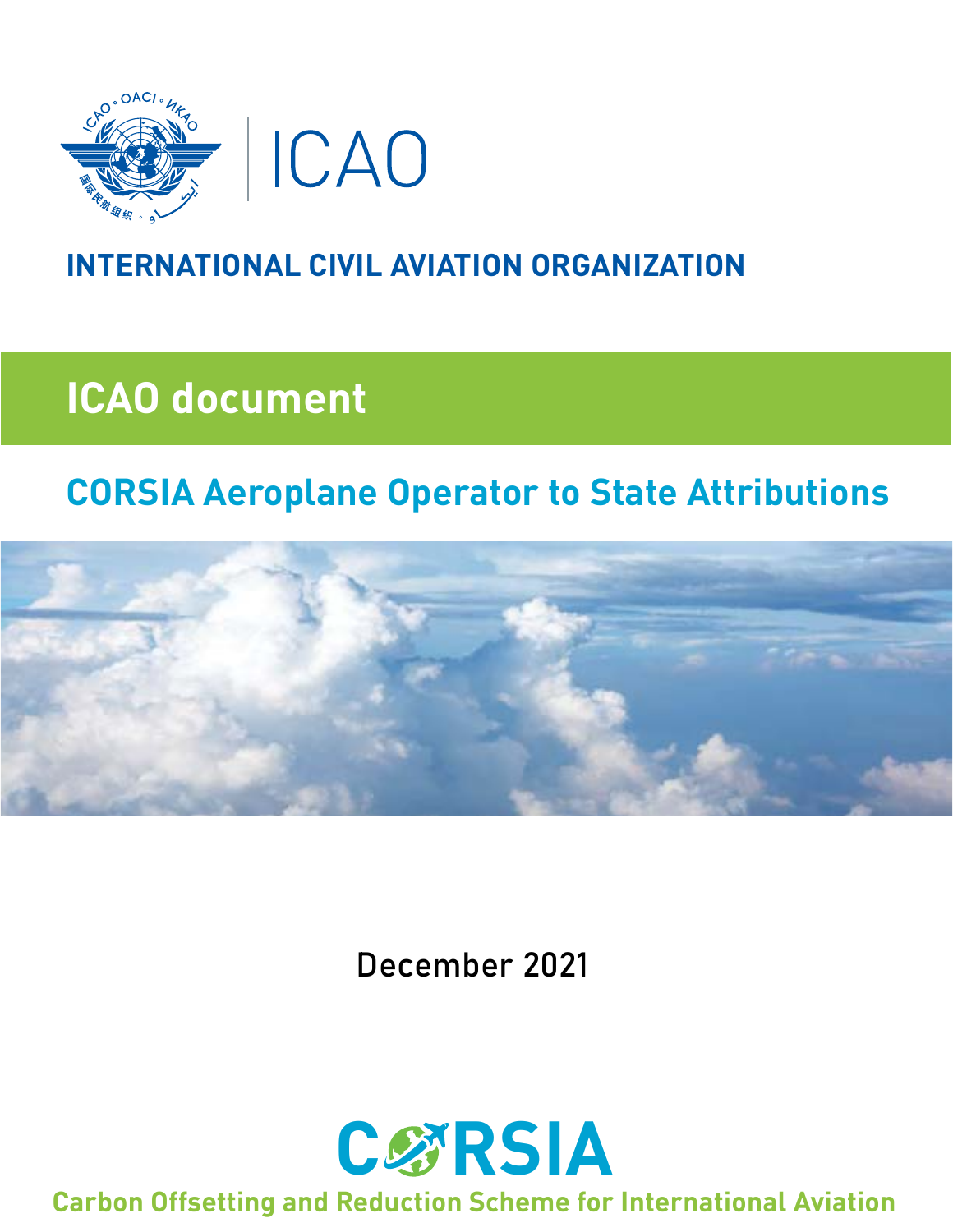This ICAO document is referenced in Annex 16 — *Environmental Protection*, Volume IV — Carbon Offsetting and Reduction Scheme for International Aviation (CORSIA) . This ICAO document is material approved by the ICAO Council for publication by ICAO to support Annex 16, Volume IV and is essential for the implementation of the CORSIA. This ICAO document is available on the ICAO CORSIA website and may only be amended by the Council.

**Disclaimer**: The designations employed and the presentation of the material presented in this ICAO document do not imply the expression of any opinion whatsoever on the part of ICAO concerning the legal status of any country, territory, city or area or of its authorities, or concerning the delimitation of its frontiers or boundaries.

The table below shows the amendments to this ICAO document over time, together with the dates on which the amendments were approved by the Council.

| Edition                 | Amendment                                                                                                                                                                                                                                                                                                                                                                     | Approved    |
|-------------------------|-------------------------------------------------------------------------------------------------------------------------------------------------------------------------------------------------------------------------------------------------------------------------------------------------------------------------------------------------------------------------------|-------------|
| $2nd$ Edition           | Information on 670 aeroplane operators from 117 States.<br>Belarus, Belize, Iceland, Iran (Islamic Republic of), Maldives,<br>Mozambique, Solomon Islands, South Africa, and Turkmenistan provided<br>information for the first time.<br>Comoros, Egypt, Lebanon, Mongolia, Philippines, San Marino, Saudi<br>Arabia and Turkey updated the information previously submitted. | 20 Sep 2019 |
| 3 <sup>rd</sup> Edition | Information on 690 aeroplane operators from 122 States.<br>Cambodia, Guatemala, Nicaragua, Republic of Korea, and United<br>Republic of Tanzania provided information for the first time. India and<br>Saudi Arabia updated the information previously submitted.                                                                                                             | 24 Dec 2019 |
| $4th$ Edition           | Information on 608 aeroplane operators from 141 States.<br>Eighty (80) states updated the information previously submitted.                                                                                                                                                                                                                                                   | 17 Dec 2020 |
| 5 <sup>th</sup> Edition | Information on 617 aeroplane operators from 142 States.<br>Namibia provided information for the first time. Twenty-two (22) States<br>updated the information previously submitted.                                                                                                                                                                                           | 23 Jun 2021 |
| $6th$ Edition           | Information on 599 aeroplane operators from 147 States.<br>Bhutan, Equatorial Guinea, Georgia, Sao Tome and Principe, and<br>Suriname provided information for the first time.<br>Four (4) States updated the information previously submitted.<br>States that have not submitted information for the latest year are indicated<br>with an asterisk $(*)$ .                   | 20 Dec 2021 |

#### Amendments to the ICAO document "CORSIA Aeroplane Operator to State Attributions"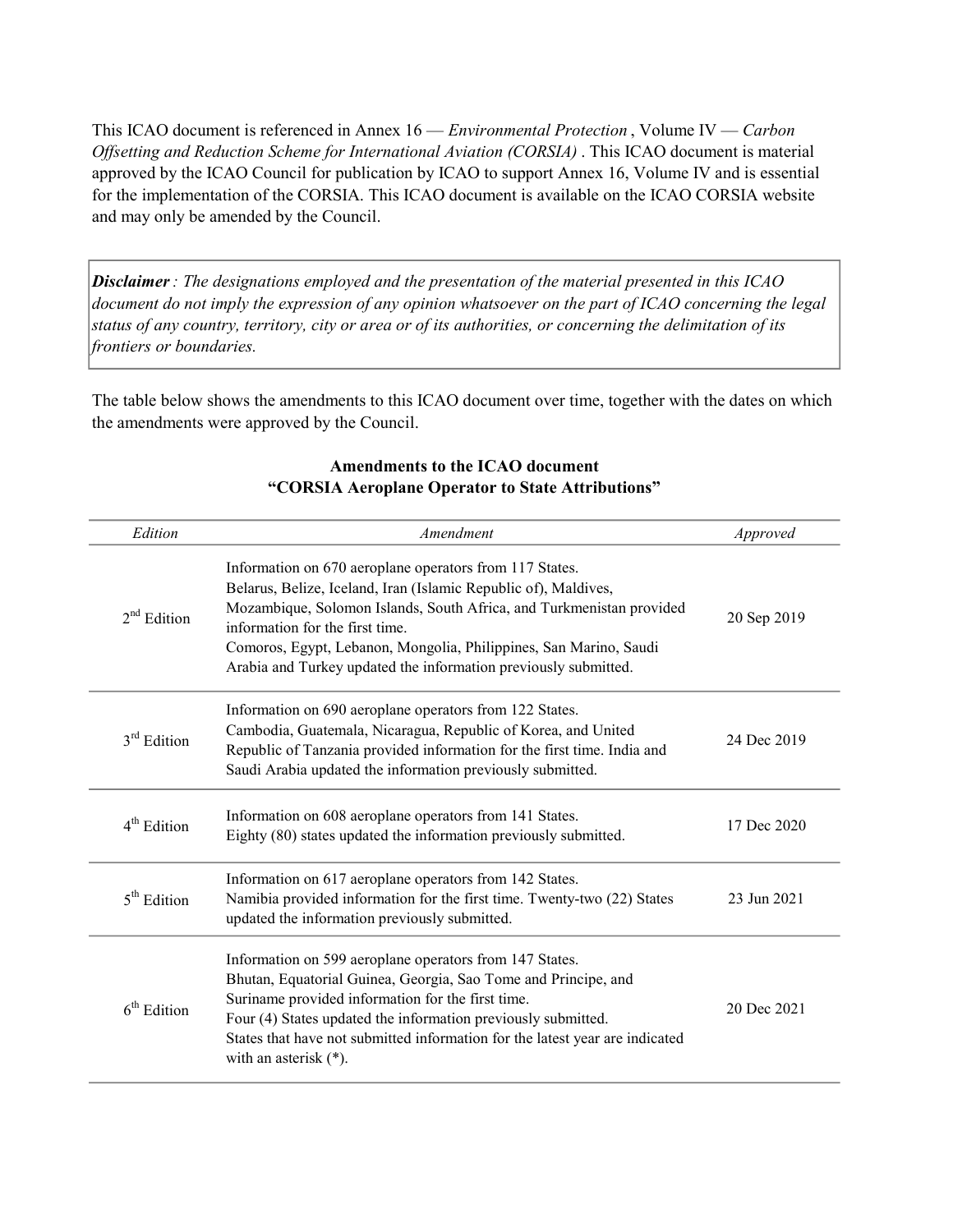#### CORSIA Aeroplane Operator to State Attributions

Last updated: 15 December 2021

| <b>State</b>        | <b>Aeroplane Operator Name</b>                     | <b>Attribution Method</b> | <b>Identifier</b> |
|---------------------|----------------------------------------------------|---------------------------|-------------------|
| Afghanistan*        | Ariana Afghan Airlines                             | Air Operator Certificate  | <b>AFG</b>        |
| Afghanistan*        | Kam Air Airline                                    | Air Operator Certificate  | <b>KMF</b>        |
| Albania             | Air Albania                                        | <b>ICAO</b> Designator    | <b>ABN</b>        |
| Albania             | Albawings                                          | <b>ICAO</b> Designator    | AWT               |
| Algeria             | Air Algerie                                        | Air Operator Certificate  | TA/001/1998       |
| Algeria             | <b>Tassili Airlines</b>                            | Air Operator Certificate  | TA/002/1998       |
| Angola*             | <b>TAAG ANGOLA AIRLINES</b>                        | <b>ICAO</b> Designator    | <b>DTA</b>        |
| Antigua and Barbuda | LIAT (1974) LTD                                    | Air Operator Certificate  | 2A/12/003A        |
| Argentina           | Aerolíneas Argentinas S.A                          | <b>ICAO</b> Designator    | <b>ARG</b>        |
| Armenia             | Aircompany Armenia LLC                             | <b>ICAO</b> Designator    | <b>NGT</b>        |
| Australia           | Jetstar Airways Pty Ltd                            | <b>ICAO</b> Designator    | <b>JST</b>        |
| Australia           | Qantas Airways Pty Ltd                             | <b>ICAO</b> Designator    | QFA               |
| Australia           | Tasman Cargo Airlines Pty Ltd                      | <b>ICAO</b> Designator    | <b>TMN</b>        |
| Australia           | Virgin Australia International<br>Airlines Pty Ltd | <b>ICAO</b> Designator    | VAU               |
| Austria             | <b>Austrian Airlines AG</b>                        | <b>ICAO</b> Designator    | <b>AUA</b>        |
| Austria             | Avcon Jet AG                                       | <b>ICAO</b> Designator    | <b>AOJ</b>        |
| Austria             | Easyjet Europe Airline GmbH                        | <b>ICAO</b> Designator    | <b>EJU</b>        |
| Austria             | <b>International Jet Management</b><br>GmbH        | <b>ICAO</b> Designator    | <b>IJM</b>        |
| Azerbaijan          | "Silk Way Airlines" LLC                            | <b>ICAO</b> Designator    | <b>AZQ</b>        |
| Azerbaijan          | "Silk Way West Airlines" LLC                       | <b>ICAO</b> Designator    | <b>AZG</b>        |
| Azerbaijan          | <b>ASG</b> "Business Aviation"                     | <b>ICAO</b> Designator    | <b>ESW</b>        |
| Azerbaijan          | Azerbaijan Airlines                                | <b>ICAO</b> Designator    | <b>AHY</b>        |
| Bahamas*            | Bahamasair Holdings Ltd.                           | <b>ICAO</b> Designator    | <b>BHS</b>        |
| Bangladesh          | Biman Bangladesh Airlines Limited  ICAO Designator |                           | <b>BBC</b>        |
| Bangladesh          | US-Bangla Airlines Limited                         | <b>ICAO</b> Designator    | <b>UBG</b>        |
| <b>Belarus</b>      | Belavia Belarusian Airlines                        | <b>ICAO</b> Designator    | <b>BRU</b>        |
| <b>Belarus</b>      | Rada Airlines                                      | <b>ICAO</b> Designator    | <b>RDA</b>        |
| <b>Belarus</b>      | RubyStar Airways                                   | <b>ICAO</b> Designator    | <b>RSB</b>        |
| <b>Belarus</b>      | <b>Transaviaexport Airlines</b>                    | <b>ICAO</b> Designator    | <b>TXC</b>        |
| Belgium             | <b>ABELAG AVIATION</b>                             | <b>ICAO</b> Designator    | AAB               |
| Belgium             | <b>AIR BELGIUM</b>                                 | <b>ICAO</b> Designator    | ABB               |
| Belgium             | ASL AIRLINES BELGIUM                               | <b>ICAO</b> Designator    | <b>TAY</b>        |
| Belgium             | <b>BRUSSELS AIRLINES</b>                           | <b>ICAO</b> Designator    | BEL               |
| Belgium             | <b>CHALLENGE AIRLINES (BE)</b><br>S.A.             | <b>ICAO</b> Designator    | FRH               |
| Belgium             | <b>FLYING SERVICE</b>                              | <b>ICAO</b> Designator    | <b>FYG</b>        |
| Belgium             | TUI AIRLINES BELGIUM<br>(TUIFLY)                   | <b>ICAO</b> Designator    | <b>JAF</b>        |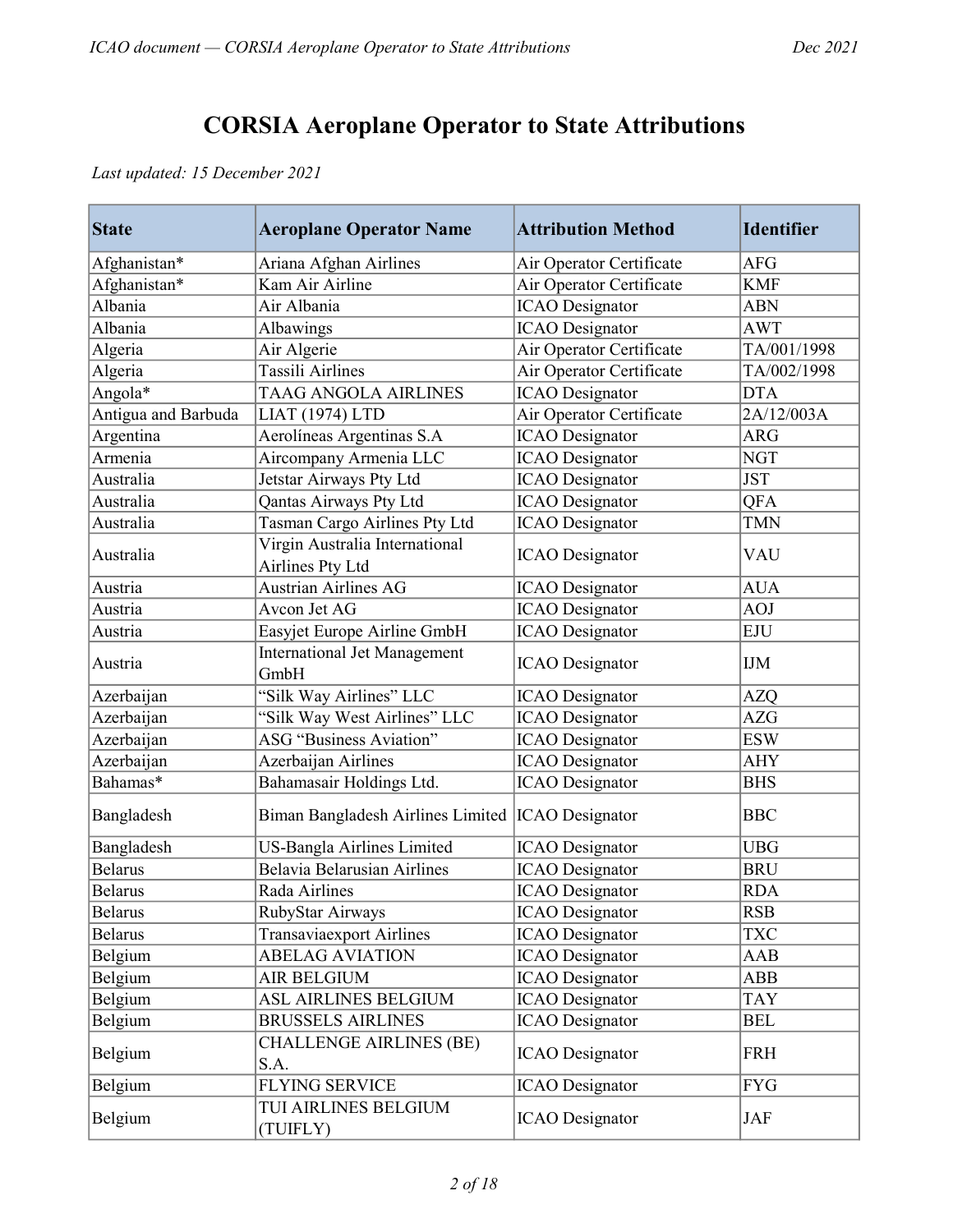| <b>State</b>                        | <b>Aeroplane Operator Name</b>                                 | <b>Attribution Method</b> | <b>Identifier</b>             |
|-------------------------------------|----------------------------------------------------------------|---------------------------|-------------------------------|
| <b>Belize</b>                       | Tropic Air Limited                                             | <b>ICAO</b> Designator    | <b>TOS</b>                    |
| Bhutan                              | Bhutan Airlines, Tashi Air Pvt.Ltd.                            | <b>ICAO</b> Designator    | <b>BTN</b>                    |
| <b>Bhutan</b>                       | Royal Bhutan Airlines (Drukair)                                | <b>ICAO</b> Designator    | <b>DRK</b>                    |
| Bolivia (Plurinational<br>State of) | AMASZONAS S.A.                                                 | <b>ICAO</b> Designator    | <b>AZN</b>                    |
| Bolivia (Plurinational<br>State of) | <b>BOLIVIANA DE AVIACIÓN</b>                                   | <b>ICAO</b> Designator    | <b>BOV</b>                    |
| Bolivia (Plurinational<br>State of) | TRANSPORTES AÉREOS<br><b>BOLIVIANOS</b>                        | <b>ICAO</b> Designator    | <b>BOL</b>                    |
| Bosnia and<br>Herzegovina           | <b>FLY BOSNIA</b>                                              | <b>ICAO</b> Designator    | <b>FBS</b>                    |
| Bosnia and<br>Herzegovina           | <b>ICAR AIR</b>                                                | <b>ICAO</b> Designator    | <b>RAC</b>                    |
| <b>Brazil</b>                       | <b>ABSA AEROLINHAS</b><br><b>BRASILEIRAS S/A</b>               | <b>ICAO</b> Designator    | <b>LTG</b>                    |
| <b>Brazil</b>                       | Azul Linhas Aéreas Brasileiras S/A                             | <b>ICAO</b> Designator    | <b>AZU</b>                    |
| <b>Brazil</b>                       | <b>GOL LINHAS AEREAS S.A</b>                                   | <b>ICAO</b> Designator    | GLO                           |
| <b>Brazil</b>                       | TAM LINHAS AEREAS S.A.                                         | <b>ICAO</b> Designator    | <b>TAM</b>                    |
| Brunei Darussalam*                  | Royal Brunei Airlines Sdn Bhd                                  | <b>ICAO</b> Designator    | <b>RBA</b>                    |
| Bulgaria                            | Bulgaria AIR Jsc                                               | <b>ICAO</b> Designator    | <b>LZB</b>                    |
| Bulgaria                            | Cargo Air                                                      | <b>ICAO</b> Designator    | CGF                           |
| Bulgaria                            | European Air Charter                                           | <b>ICAO</b> Designator    | <b>BYC</b>                    |
| <b>Burkina Faso</b>                 | AIR BURKINA SA                                                 | Air Operator Certificate  | <b>RAF 06.OPS-</b><br>01/ANAC |
| Cabo Verde                          | Transportes Aéreos de Cabo Verde<br>(TACV Cabo Verde Airlines) | <b>ICAO</b> Designator    | <b>TCV</b>                    |
| Cambodia                            | <b>CAMBODIA AIRWAYS</b>                                        | Air Operator Certificate  | 12 SFSD                       |
| Cambodia                            | <b>CAMBODIA ANGKOR AIR</b>                                     | Air Operator Certificate  | 06SFSD                        |
| Cambodia                            | <b>JC(CAMBODIA)INTERNATIONA</b><br><b>LAIRLINES</b>            | Air Operator Certificate  | 07SFSD                        |
| Cambodia                            | <b>LANMEI</b><br>AIRLINES(CAMBODIA)Co., LtdL<br><b>ANMEI</b>   | Air Operator Certificate  | 09SFSD                        |
| Cambodia                            | <b>SKY ANGKOR AIRLINES</b>                                     | Air Operator Certificate  | 04SFSD                        |
| Cameroon*                           | Camair-Co                                                      | <b>ICAO</b> Designator    | <b>CRC</b>                    |
| Canada                              | Air Canada                                                     | <b>ICAO</b> Designator    | <b>ACA</b>                    |
| Canada                              | Air Canada Rouge LP                                            | <b>ICAO</b> Designator    | <b>ROU</b>                    |
| Canada                              | Air Transat                                                    | <b>ICAO</b> Designator    | <b>TSC</b>                    |
| Canada                              | Cargojet Airways Ltd.                                          | <b>ICAO</b> Designator    | <b>CJT</b>                    |
| Canada                              | Execaire, a division of I.M.P Group<br>Limited                 | Air Operator Certificate  | 8953                          |
| Canada                              | Jazz Aviation LP                                               | <b>ICAO</b> Designator    | <b>JZA</b>                    |
| Canada                              | <b>Sky Regional</b>                                            | <b>ICAO</b> Designator    | <b>SKV</b>                    |
| Canada                              | Skyservice Business Aviation Inc.                              | <b>ICAO</b> Designator    | <b>SYB</b>                    |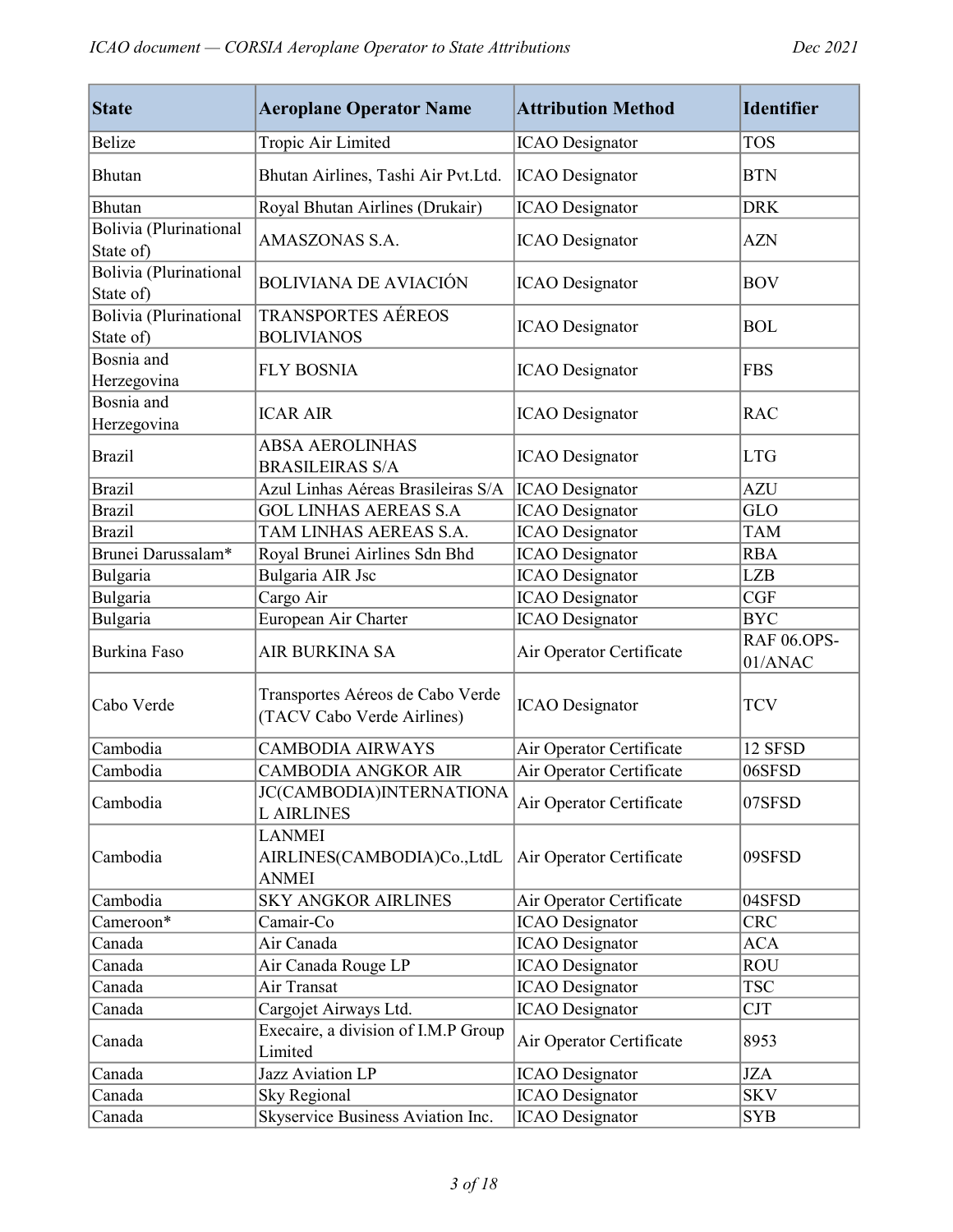| <b>State</b> | <b>Aeroplane Operator Name</b>                                      | <b>Attribution Method</b>       | <b>Identifier</b>         |
|--------------|---------------------------------------------------------------------|---------------------------------|---------------------------|
| Canada       | Sunwing Airlines Inc.                                               | <b>ICAO</b> Designator          | <b>SWG</b>                |
| Canada       | Swoop Inc.                                                          | <b>ICAO</b> Designator          | <b>WSW</b>                |
| Canada       | WestJet Airlines Ltd.                                               | <b>ICAO</b> Designator          | <b>WJA</b>                |
| Chile        | <b>AEROVIAS DAP</b>                                                 | <b>ICAO</b> Designator          | <b>DAP</b>                |
| Chile        | Jet Smart SPA                                                       | <b>ICAO</b> Designator          | <b>JAT</b>                |
| Chile        | <b>LATAM AIRLINES GROUP S.A</b>                                     | <b>ICAO</b> Designator          | <b>LAN</b>                |
| Chile        | <b>LATAM CARGO CHILE</b>                                            | <b>ICAO</b> Designator          | <b>LCO</b>                |
| Chile        | <b>SKY AIRLINE S.A.</b>                                             | <b>ICAO</b> Designator          | <b>SKU</b>                |
| Chile        | TRANSPORTE AEREO S.A.                                               | <b>ICAO</b> Designator          | <b>LXP</b>                |
| China        | TAG Aviation Asia Ltd.                                              | Place of Juridical Registration | China                     |
| China        | Shanghai Juneyao Airlines Co., Ltd. Place of Juridical Registration |                                 | China                     |
| China        | Shanghai Airlines Ltd.                                              | Place of Juridical Registration | China                     |
| China        | China Airlines Co., Ltd.                                            | Place of Juridical Registration | China                     |
| China        | Zhongyuan Longhao Airlines Co.,<br>Ltd.                             | Place of Juridical Registration | China                     |
| China        | China Eastern Airlines Co., Ltd.                                    | Place of Juridical Registration | China                     |
| China        | China Southern Airlines Co., Ltd.                                   | Place of Juridical Registration | China                     |
| China        | Air China Co., Ltd.                                                 | Place of Juridical Registration | China                     |
| China        | Air China Cargo Ltd.                                                | Place of Juridical Registration | China                     |
| China        | China Cargo Airlines Ltd.                                           | Place of Juridical Registration | China                     |
| China        | China Postal Airlines Ltd.                                          | Place of Juridical Registration | China                     |
| China        | Yunnan Lucky Air Ltd.                                               | Place of Juridical Registration | China                     |
| China        | Beijing Capital Airlines Ltd.                                       | Place of Juridical Registration | China                     |
| China        | <b>Mandarin Airlines</b>                                            | Place of Juridical Registration | China                     |
| China        | Xiamen Air Ltd.                                                     | Place of Juridical Registration | China                     |
| China        | Tigerair Taiwan                                                     | Place of Juridical Registration | China                     |
| China        | Sichuan Airlines Co., Ltd.                                          | Place of Juridical Registration | $\overline{\text{China}}$ |
| China        | Cathay Pacific Airways Ltd.                                         | Place of Juridical Registration | China                     |
| China        | Tianjin Airlines Ltd.                                               | Place of Juridical Registration | China                     |
| China        | Tianjin Air Cargo Co., Ltd.                                         | Place of Juridical Registration | China                     |
| China        | Shandong Airlines Co., Ltd.                                         | Place of Juridical Registration | China                     |
| China        | Kunming Airlines Ltd.                                               | Place of Juridical Registration | China                     |
| China        | Spring Airlines Co., Ltd.                                           | Place of Juridical Registration | China                     |
| China        | Hangzhou Yuantong Air Freight<br>Ltd.                               | Place of Juridical Registration | China                     |
| China        | Zhejiang Loong Air Ltd.                                             | Place of Juridical Registration | China                     |
| China        | Hainan Airlines Holding Co., Ltd.                                   | Place of Juridical Registration | China                     |
| China        | Shenzhen Airlines Ltd.                                              | Place of Juridical Registration | China                     |
| China        | Air Macau Co., Ltd.                                                 | Place of Juridical Registration | China                     |
| China        | Uni Air                                                             | Place of Juridical Registration | China                     |
| China        | Suparna Airlines Co., Ltd.                                          | Place of Juridical Registration | China                     |
| China        | EVA Air Co., Ltd.                                                   | Place of Juridical Registration | China                     |
| China        | Qingdao Airlines Co., Ltd.                                          | Place of Juridical Registration | China                     |
| China        | SF Airlines Ltd.                                                    | Place of Juridical Registration | China                     |
| China        | Hong Kong Bellawings Jet Ltd.                                       | Place of Juridical Registration | China                     |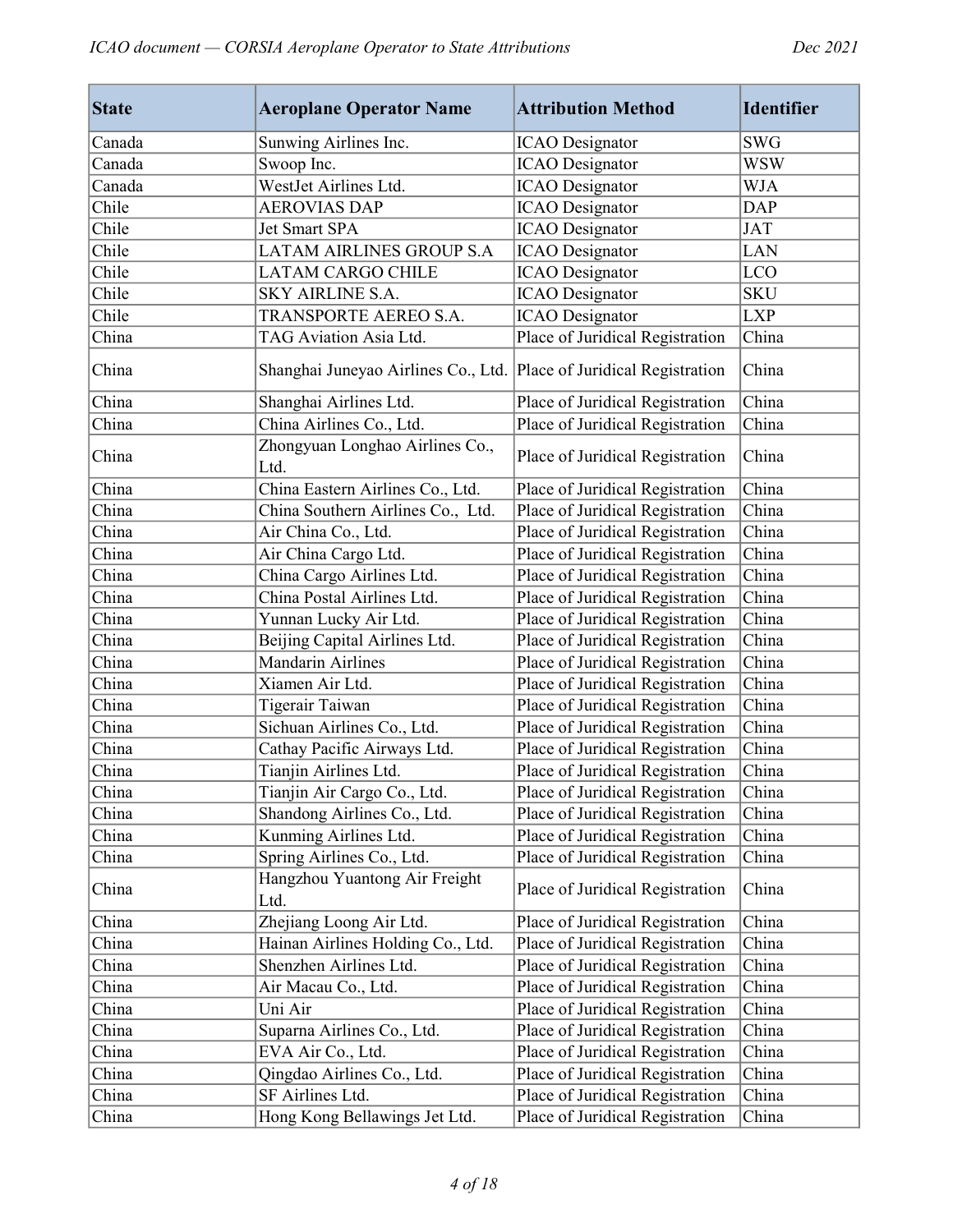| <b>State</b>        | <b>Aeroplane Operator Name</b>    | <b>Attribution Method</b>       | <b>Identifier</b> |
|---------------------|-----------------------------------|---------------------------------|-------------------|
| China               | AHK Air Hong Kong Ltd.            | Place of Juridical Registration | China             |
| China               | Hong Kong Air Cargo Ltd.          | Place of Juridical Registration | China             |
| Colombia            | AEROREPUBLICA S.A.                | <b>ICAO</b> Designator          | <b>RPB</b>        |
| Colombia            | <b>AEROSUCRE S.A.</b>             | <b>ICAO</b> Designator          | <b>KRE</b>        |
|                     | AEROVIAS DE INTEGRACIÓN           |                                 |                   |
| Colombia            | REGIONAL S.A. Y/O LATAM           | <b>ICAO</b> Designator          | <b>ARE</b>        |
|                     | <b>AIRLINES COLOMBIA</b>          |                                 |                   |
|                     | <b>AEROVIAS DEL CONTINENTE</b>    |                                 |                   |
| Colombia            | <b>AMERICANO S.A. "AVIANCA" /</b> | <b>ICAO</b> Designator          | <b>AVA/TPA</b>    |
|                     | "AVIANCA CARGO"                   |                                 |                   |
| Colombia            | FAST COLOMBIA S.A.S.              | <b>ICAO</b> Designator          | <b>VVC</b>        |
| Colombia            | LINEA AÉREA CARGUERA DE           |                                 | LAE               |
|                     | COLOMBIA S.A.                     | <b>ICAO</b> Designator          |                   |
| Colombia            | <b>LINEAS AÉREAS</b>              | <b>ICAO</b> Designator          | LAU               |
|                     | <b>SURAMERICANAS S.A.</b>         |                                 |                   |
| Comoros*            | <b>AB AVIATION</b>                | Air Operator Certificate        | D6-ABA            |
| Comoros*            | <b>INTER ILES AIR</b>             | Air Operator Certificate        | D6-NUH, D6-       |
|                     |                                   |                                 | <b>NOE</b>        |
| Congo*              | <b>EQUAFLIGHT SERVICE</b>         | Air Operator Certificate        | <b>EKA</b>        |
| Congo*              | Trans Air Congo                   | Air Operator Certificate        | <b>TAC</b>        |
| Costa Rica          | AVIANCA COSTA RICA, S.A.          | Air Operator Certificate        | $LA-001$          |
| Costa Rica          | Vuela Aviación, S.A.              | Air Operator Certificate        | LA-008            |
| Côte d'Ivoire       | Air Côte d'Ivoire                 | <b>ICAO</b> Designator          | <b>VRE</b>        |
| Croatia             | Croatia Airlines                  | <b>ICAO</b> Designator          | <b>CTN</b>        |
| Cuba                | CUBANA DE AVIACIÓN S.A.           | <b>ICAO</b> Designator          | <b>CU</b>         |
| Cyprus              | Cyprus Airways                    | Air Operator Certificate        | CY 012            |
| Czechia             | ABS JETS INC.                     | <b>ICAO</b> Designator          | <b>ABP</b>        |
| Czechia             | <b>CZECH AIRLINES</b>             | <b>ICAO</b> Designator          | <b>CSA</b>        |
| Czechia             | <b>SMARTWINGS A.S.</b>            | <b>ICAO</b> Designator          | <b>TVS</b>        |
| Democratic Republic | <b>CONGO AIRWAYS</b>              | Air Operator Certificate        | AAC/DG/OPS-       |
| of the Congo*       |                                   |                                 | 09/01             |
| Denmark             | Air Alsie                         | <b>ICAO</b> Designator          | <b>MMD</b>        |
| Denmark             | <b>Atlantic Airways</b>           | <b>ICAO</b> Designator          | <b>FLI</b>        |
| Denmark             | Danish Air Transport              | <b>ICAO</b> Designator          | <b>DTR</b>        |
| Denmark             | Execujet Europe A/S               | <b>ICAO</b> Designator          | <b>VMP</b>        |
| Denmark             | Jet Time                          | <b>ICAO</b> Designator          | <b>JTG</b>        |
| Denmark             | Star Air                          | <b>ICAO</b> Designator          | <b>SRR</b>        |
| Denmark             | Sun Air of Scandinavia            | <b>ICAO</b> Designator          | <b>SUS</b>        |
| Denmark             | <b>Sunclass Airlines</b>          | <b>ICAO</b> Designator          | <b>VKG</b>        |
| Dominican Republic  | Helicópteros Dominicanos S.A.     | Air Operator Certificate        | HEAA012A          |
| Ecuador             | AEROLANE LINEAS AÉREAS            |                                 |                   |
|                     | DEL ECUADOR S.A.                  | Air Operator Certificate        | ALN-121-029       |
| Ecuador             | <b>AVIANCA ECUADOR</b>            | Air Operator Certificate        | AGL-121-004       |
| Egypt               | Air Arabia Egypt                  | <b>ICAO</b> Designator          | <b>RBG</b>        |
| Egypt               | Air Cairo                         | <b>ICAO</b> Designator          | <b>MSC</b>        |
| Egypt               | <b>Egyptair Airlines</b>          | <b>ICAO</b> Designator          | <b>MSR</b>        |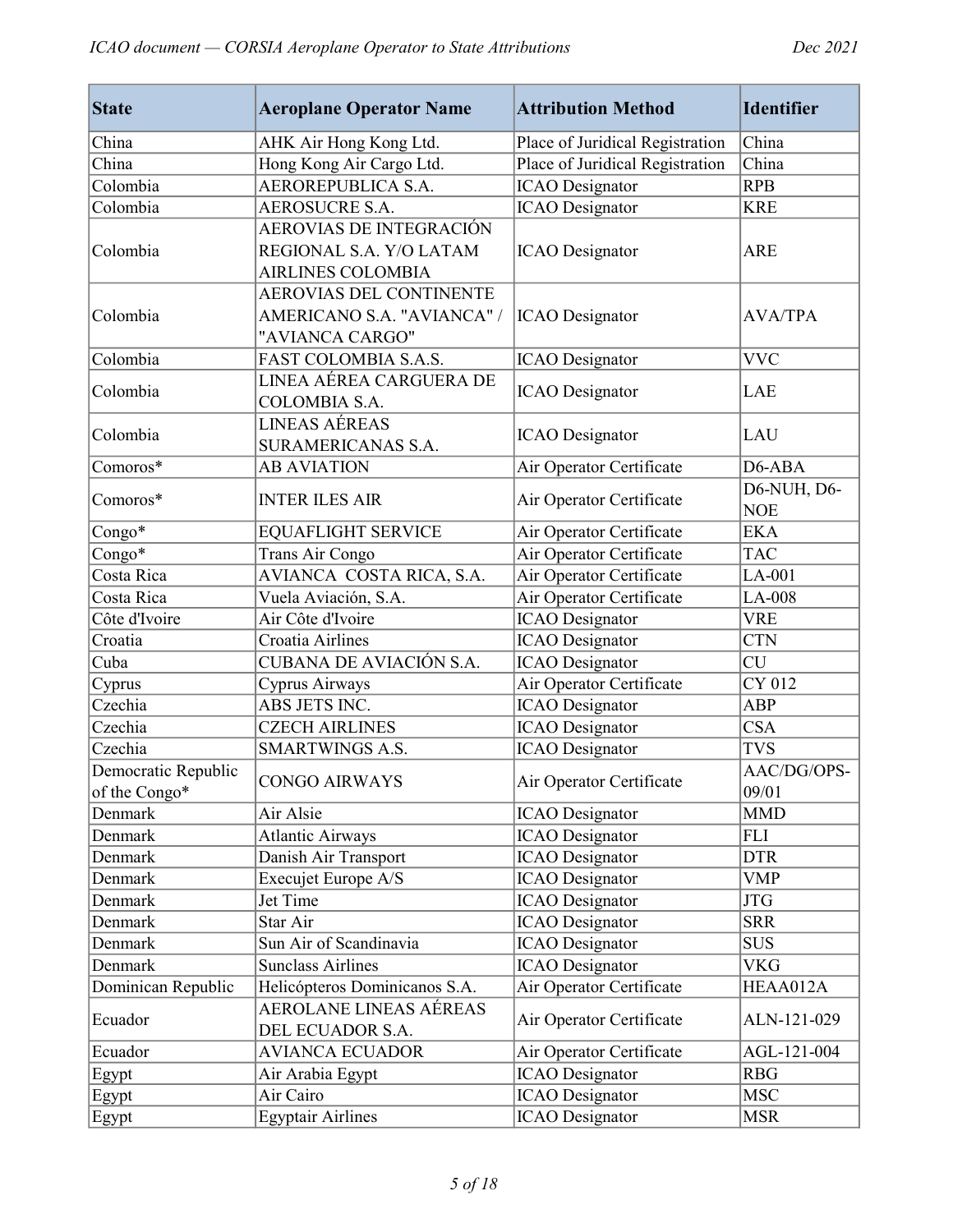| <b>State</b>             | <b>Aeroplane Operator Name</b>              | <b>Attribution Method</b> | <b>Identifier</b> |
|--------------------------|---------------------------------------------|---------------------------|-------------------|
| Egypt                    | FlyEgypt                                    | <b>ICAO</b> Designator    | <b>FEG</b>        |
| Egypt                    | Nesma Airlines                              | <b>ICAO</b> Designator    | <b>NMA</b>        |
| Egypt                    | Nile Air                                    | <b>ICAO</b> Designator    | <b>NIA</b>        |
| El Salvador              | Taca International Airlines S.A.            | <b>ICAO</b> Designator    | <b>TAI</b>        |
| <b>Equatorial Guinea</b> | CEIBA INTERCONTINENTAL                      | <b>ICAO</b> Designator    | <b>CEL</b>        |
| <b>Equatorial Guinea</b> | <b>CRONOS AIRLINE</b>                       | <b>ICAO</b> Designator    | <b>CRA</b>        |
| Estonia                  | Smartlynx Airlines Estonia                  | <b>ICAO</b> Designator    | <b>MYX</b>        |
| Ethiopia                 | <b>Ethiopian Airlines Group</b>             | <b>ICAO</b> Designator    | <b>ETH</b>        |
| Fiji*                    | Fiji Airways                                | <b>ICAO</b> Designator    | <b>FJI</b>        |
| Finland                  | Finnair Oyj                                 | <b>ICAO</b> Designator    | <b>FIN</b>        |
| France                   | Air Austral                                 | <b>ICAO</b> Designator    | <b>REU</b>        |
| France                   | Air Calédonie International                 | <b>ICAO</b> Designator    | <b>ACI</b>        |
| France                   | Air Caraïbes                                | <b>ICAO</b> Designator    | <b>FWI</b>        |
| France                   | Air Corsica                                 | <b>ICAO</b> Designator    | <b>CCM</b>        |
| France                   | Air France                                  | <b>ICAO</b> Designator    | <b>AFR</b>        |
| France                   | Air Guyane                                  | <b>ICAO</b> Designator    | <b>GUY</b>        |
| France                   | Air Tahiti Nui                              | <b>ICAO</b> Designator    | <b>THT</b>        |
| France                   | <b>Airbus SAS</b>                           | <b>ICAO</b> Designator    | <b>AIB</b>        |
| France                   | Airbus Transport International              | <b>ICAO</b> Designator    | <b>BGA</b>        |
| France                   | <b>ASL Airlines France</b>                  | <b>ICAO</b> Designator    | <b>FPO</b>        |
| France                   | Corsair                                     | <b>ICAO</b> Designator    | <b>CRL</b>        |
| France                   | Dreamjet SAS                                | <b>ICAO</b> Designator    | <b>DJT</b>        |
| France                   | French Bee                                  | <b>ICAO</b> Designator    | <b>FBU</b>        |
| France                   | Transavia France                            | <b>ICAO</b> Designator    | <b>TVF</b>        |
| Gabon                    | AFRIJET BUSSINESS SERVICE                   | <b>ICAO</b> Designator    | <b>ABS</b>        |
| Gabon                    | SOLENTA AVIATION GABON                      | <b>ICAO</b> Designator    | <b>SVG</b>        |
| Georgia                  | Airline Geo Sky LLC                         | <b>ICAO</b> Designator    | <b>GEL</b>        |
| Georgia                  | Georgian Airways LTD                        | <b>ICAO</b> Designator    | <b>TGZ</b>        |
| Georgia                  | <b>TCA LLC</b>                              | <b>ICAO</b> Designator    | <b>TZS</b>        |
| Germany                  | Aerologic GmbH                              | <b>ICAO</b> Designator    | <b>BOX</b>        |
| Germany                  | Air Hamburg<br>Luftverkehrsgesellschaft mbH | <b>ICAO</b> Designator    | <b>AHO</b>        |
| Germany                  | CargoLogic Germany GmbH                     | <b>ICAO</b> Designator    | GCL               |
| Germany                  | Condor Flugdienst GmbH                      | <b>ICAO</b> Designator    | <b>CFG</b>        |
| Germany                  | DC Aviation GmbH                            | <b>ICAO</b> Designator    | <b>DCS</b>        |
| Germany                  | Deutsche Lufthansa AG                       | <b>ICAO</b> Designator    | <b>DLH</b>        |
| Germany                  | European Air Transport Leipzig<br>GmbH      | <b>ICAO</b> Designator    | <b>BCS</b>        |
| Germany                  | <b>Eurowings GmbH</b>                       | <b>ICAO</b> Designator    | <b>EWG</b>        |
| Germany                  | <b>EW Discover GmbH</b>                     | <b>ICAO</b> Designator    | <b>OCN</b>        |
| Germany                  | K5-Aviation GmbH                            | <b>ICAO</b> Designator    | <b>KAY</b>        |
| Germany                  | Lufthansa Cargo AG                          | <b>ICAO</b> Designator    | <b>GEC</b>        |
| Germany                  | <b>MHS Aviation GmbH</b>                    | <b>ICAO</b> Designator    | <b>MHV</b>        |
| Germany                  | Sundair GmbH                                | <b>ICAO</b> Designator    | <b>SDR</b>        |
| Germany                  | <b>TUIfly GmbH</b>                          | <b>ICAO</b> Designator    | TUI               |
| Ghana*                   | Africa World Airlines                       | Air Operator Certificate  | <b>AFW</b>        |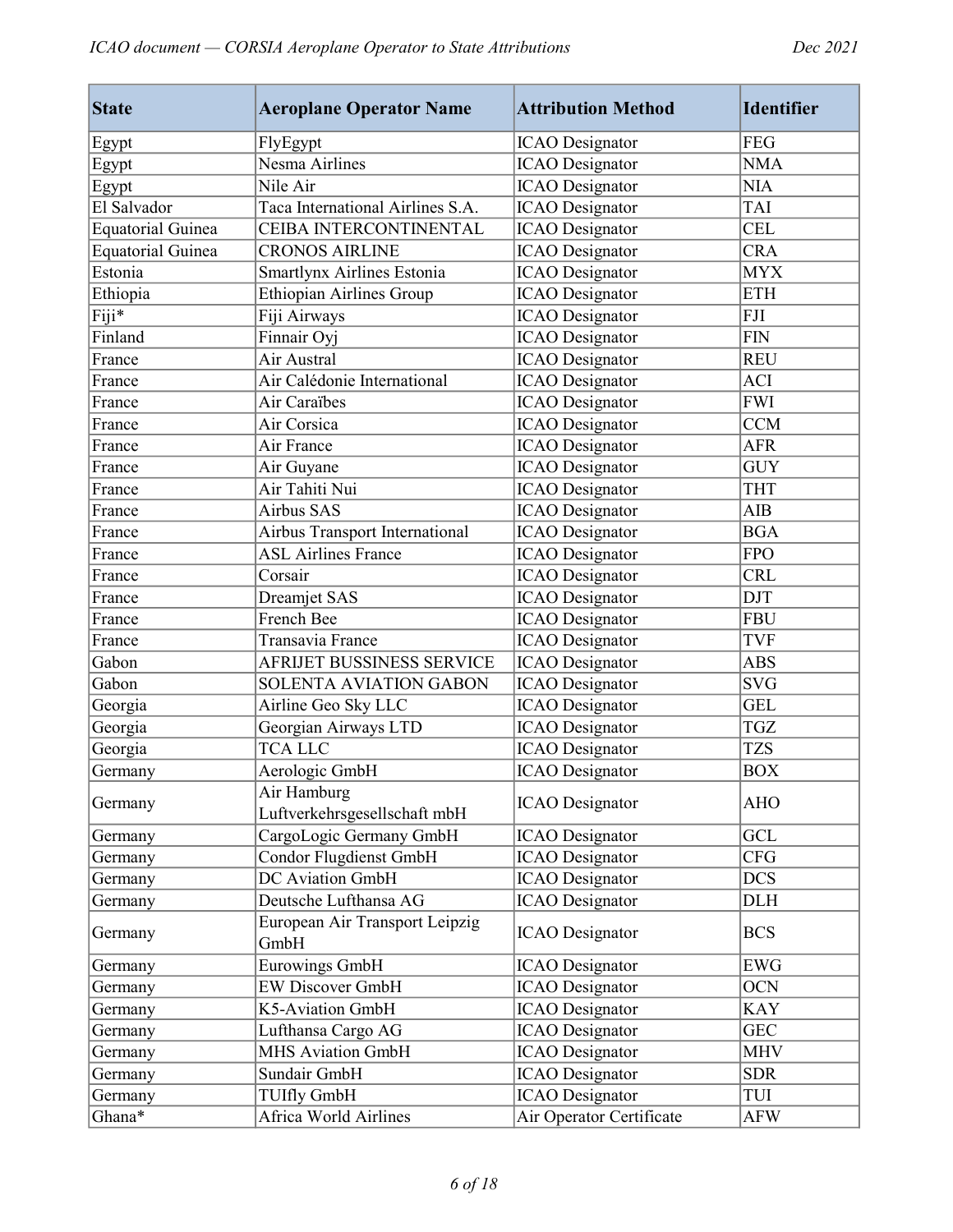| <b>State</b>                     | <b>Aeroplane Operator Name</b>            | <b>Attribution Method</b> | <b>Identifier</b> |
|----------------------------------|-------------------------------------------|---------------------------|-------------------|
| Ghana*                           | Air Ghana                                 | Air Operator Certificate  | <b>GHNA</b>       |
| Greece                           | <b>AEGEAN AIRLINES</b>                    | <b>ICAO</b> Designator    | <b>AEE</b>        |
| Greece                           | AIR MEDITERRANEAN                         | <b>ICAO</b> Designator    | <b>MAR</b>        |
| Greece                           | <b>ASTRA AIRLINES</b>                     | <b>ICAO</b> Designator    | <b>AZI</b>        |
| Greece                           | <b>BLUEBIRD AIRWAYS</b>                   | <b>ICAO</b> Designator    | <b>BBG</b>        |
| Greece                           | ELLINAIR S.A.                             | <b>ICAO</b> Designator    | <b>ELB</b>        |
| Greece                           | <b>GAINJET AVIATION S.A.</b>              | <b>ICAO</b> Designator    | GNJ               |
| Greece                           | <b>OLYMPIC AIR</b>                        | <b>ICAO</b> Designator    | <b>OAL</b>        |
| Greece                           | <b>OLYMPUS AIRWAYS</b>                    | <b>ICAO</b> Designator    | <b>OLY</b>        |
| Greece                           | <b>ORANGE2FLY AIRLINES</b>                | <b>ICAO</b> Designator    | <b>OTF</b>        |
| Greece                           | SKY EXPRESS S.A.                          | <b>ICAO</b> Designator    | <b>SEH</b>        |
| Guatemala*                       | AVIATECA, S.A.                            | Air Operator Certificate  | DGAC/001-<br>2003 |
| Guatemala*                       | DHL de Guatemala, S.A.                    | Air Operator Certificate  | DGAC/002-<br>2003 |
| Guatemala*                       | Transportes Aéreos Guatemaltecos,<br>S.A. | Air Operator Certificate  | DGAC/015-<br>2003 |
| Honduras*                        | Isleña de Inversiones S.A.                | <b>ICAO</b> Designator    | <b>ISV</b>        |
| Hungary                          | Smartwings Hungary Kft.                   | <b>ICAO</b> Designator    | <b>TVL</b>        |
| Hungary                          | Wizz Air Hungary LTD                      | <b>ICAO</b> Designator    | <b>WZZ</b>        |
| Iceland                          | Air Atlanta Icelandic                     | <b>ICAO</b> Designator    | <b>ABD</b>        |
| Iceland                          | <b>Bluebird Ltd</b>                       | <b>ICAO</b> Designator    | <b>BBD</b>        |
| Iceland                          | Fly Play                                  | <b>ICAO</b> Designator    | <b>FPY</b>        |
| Iceland                          | Icelandair                                | <b>ICAO</b> Designator    | <b>ICE</b>        |
| India                            | Air India Express                         | <b>ICAO</b> Designator    | <b>AXB</b>        |
| India                            | Air India Ltd.                            | <b>ICAO</b> Designator    | <b>AIC</b>        |
| India                            | Go Airlines (India) Ltd.                  | <b>ICAO</b> Designator    | <b>GOW</b>        |
| India                            | Interglobe Aviation Ltd.                  | <b>ICAO</b> Designator    | <b>IGO</b>        |
| India                            | Spicejet                                  | <b>ICAO</b> Designator    | <b>SEJ</b>        |
| India                            | TATA SIA Airlines Ltd.                    | <b>ICAO</b> Designator    | <b>VTI</b>        |
| Indonesia                        | Batik Air Indonesia                       | <b>ICAO</b> Designator    | <b>BTK</b>        |
| Indonesia                        | Citilink Indonesia                        | <b>ICAO</b> Designator    | <b>CTV</b>        |
| Indonesia                        | Garuda Indonesia                          | <b>ICAO</b> Designator    | <b>GIA</b>        |
| Indonesia                        | Indonesia AirAsia                         | <b>ICAO</b> Designator    | <b>AWQ</b>        |
| Indonesia                        | Lion Mentari Airline                      | <b>ICAO</b> Designator    | LNI               |
| Indonesia                        | My Indo Airlines                          | <b>ICAO</b> Designator    | <b>MYU</b>        |
| Indonesia                        | Sriwijaya Air                             | <b>ICAO</b> Designator    | SJY               |
| Iran (Islamic Republic<br>of)*   | <b>Ata Airlines</b>                       | <b>ICAO</b> Designator    | TBZ               |
| Iran (Islamic Republic<br>$of)*$ | Iran Air                                  | <b>ICAO</b> Designator    | <b>IRA</b>        |
| Iran (Islamic Republic<br>$of)*$ | Iran Airtour                              | <b>ICAO</b> Designator    | <b>IRB</b>        |
| Iran (Islamic Republic<br>$of)*$ | Iran Aseman Airlines                      | <b>ICAO</b> Designator    | <b>IRC</b>        |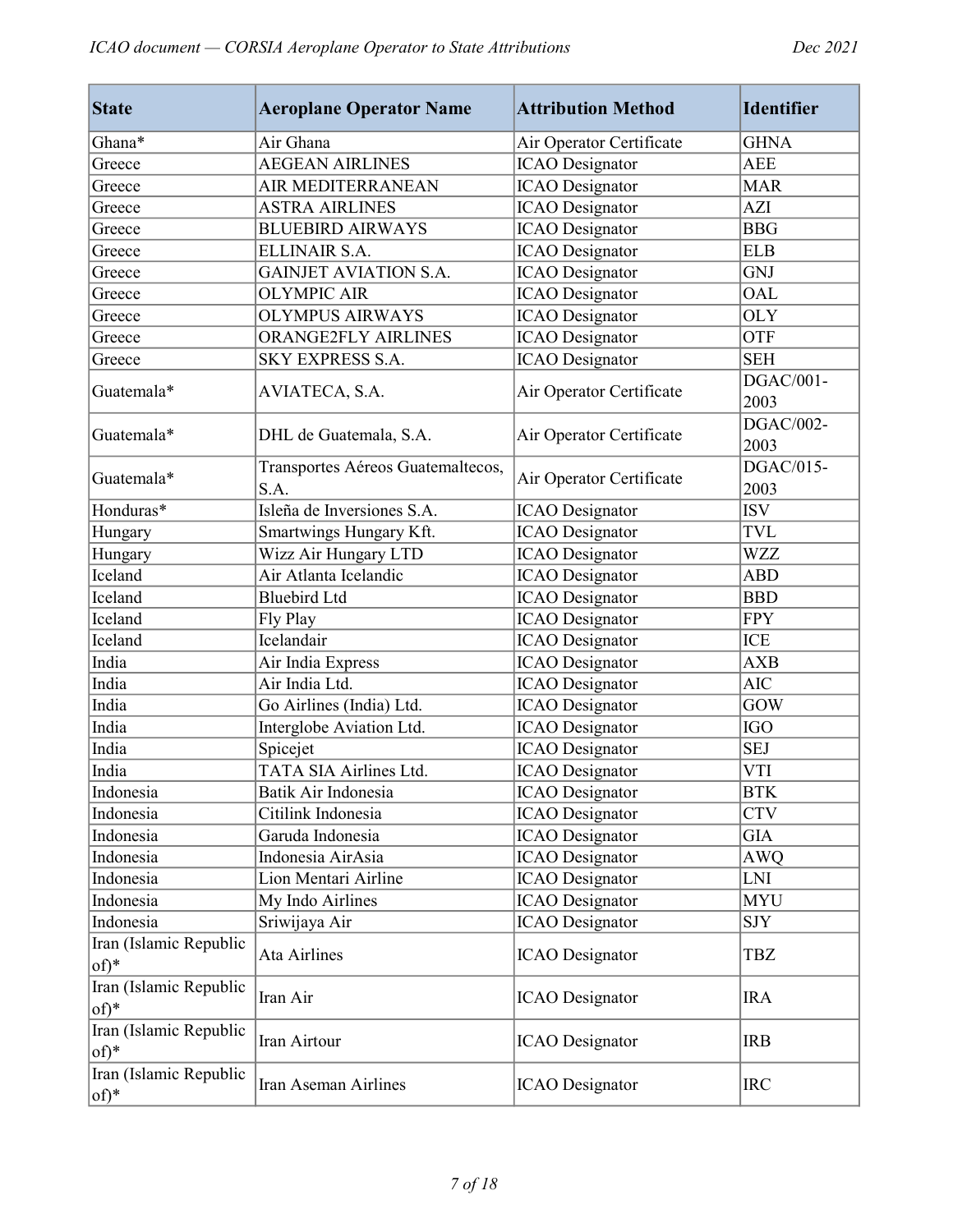| <b>State</b>                   | <b>Aeroplane Operator Name</b>                       | <b>Attribution Method</b>       | <b>Identifier</b>     |
|--------------------------------|------------------------------------------------------|---------------------------------|-----------------------|
| Iran (Islamic Republic<br>of)* | Kish Air                                             | <b>ICAO</b> Designator          | <b>KIS</b>            |
| Iran (Islamic Republic<br>of)* | Mahan Air                                            | <b>ICAO</b> Designator          | <b>IRM</b>            |
| Iran (Islamic Republic<br>of)* | Pouya Airlines                                       | <b>ICAO</b> Designator          | <b>PYA</b>            |
| Iran (Islamic Republic<br>of)* | Qeshm Air                                            | <b>ICAO</b> Designator          | <b>QSM</b>            |
| Iran (Islamic Republic<br>of)* | Taban Airlines                                       | <b>ICAO</b> Designator          | <b>TBN</b>            |
| Iraq*                          | Fly Baghdad Airline                                  | Air Operator Certificate        | AOC#:007              |
| Iraq*                          | Iraqi Airways company                                | Air Operator Certificate        | AOC#:001              |
| Ireland                        | Aer Lingus                                           | <b>ICAO</b> Designator          | <b>EIN</b>            |
| Ireland                        | ASL Airlines (Ireland) Limited                       | <b>ICAO</b> Designator          | <b>ABR</b>            |
| Ireland                        | Ryanair DAC                                          | <b>ICAO</b> Designator          | <b>RYR</b>            |
| Israel                         | Arkia Israeli AirlinesLtd.                           | <b>ICAO</b> Designator          | AIZ                   |
| Israel                         | C.A.L. - Cargo Airlines Ltd.                         | <b>ICAO</b> Designator          | <b>ICL</b>            |
| Israel                         | El Al Israel Airlines Ltd.                           | <b>ICAO</b> Designator          | <b>ELY</b>            |
| Israel                         | Israir Airlines @ Tourism Ltd.                       | <b>ICAO</b> Designator          | <b>ISR</b>            |
| Italy                          | Air Dolomiti S.p.A. Linee Aeree<br>Regionali Europee | <b>ICAO</b> Designator          | <b>DLA</b>            |
| Italy                          | Alitalia - Società Aerea Italiana<br>S.p.A.          | <b>ICAO</b> Designator          | AZA, CYL              |
| Italy                          | Blue Panorama Airlines S.p.A                         | <b>ICAO</b> Designator          | <b>BPA</b>            |
| Italy                          | Cargolux Italia S.p.A.                               | <b>ICAO</b> Designator          | <b>ICV</b>            |
| Italy                          | Italia Trasporto Aereo S.p.A.                        | <b>ICAO</b> Designator          | <b>ITY</b>            |
| Italy                          | Neos S.p.A                                           | <b>ICAO</b> Designator          | <b>NOS</b>            |
| Japan                          | AIR JAPAN CO., LTD                                   | <b>ICAO</b> Designator          | AJX                   |
| Japan                          | ALL NIPPON AIRWAYS CO.,<br>LTD.                      | <b>ICAO</b> Designator          | <b>ANA</b>            |
| Japan                          | JAPAN AIRLINES CO., LTD                              | <b>ICAO</b> Designator          | JAL                   |
| Japan                          | NIPPON CARGO AIRLINES CO.,<br>LTD.                   | <b>ICAO</b> Designator          | <b>NCA</b>            |
| Japan                          | ZIPAIR TOKYO INC.                                    | <b>ICAO</b> Designator          | TZP                   |
| Jordan                         | ALIA-The Royal Jordanian Airlines  ICAO Designator   |                                 | RJA                   |
| Jordan                         | <b>ARAB WINGS</b>                                    | <b>ICAO</b> Designator          | AWS+ flight<br>number |
| Jordan                         | JORDAN AVIATION d.b.a Jordan<br>aviation Airlines    | <b>ICAO</b> Designator          | <b>JAV</b>            |
| Jordan                         | Solitaire Air (dba) Fly Jordan                       | <b>ICAO</b> Designator          | <b>FJR</b>            |
| Kazakhstan*                    | JSC Air Astana                                       | <b>ICAO</b> Designator          | <b>KZR</b>            |
| Kazakhstan*                    | <b>JSC SCAT Airlines</b>                             | <b>ICAO</b> Designator          | <b>VSV</b>            |
| Kenya                          | <b>ASTRAL AVIATION LTD</b>                           | <b>ICAO</b> Designator          | <b>ACP</b>            |
| Kenya                          | Kenya Airways PLC                                    | <b>ICAO</b> Designator          | <b>KQA</b>            |
| Kiribati*                      | AIR KIRIBATI LIMITED                                 | Place of Juridical Registration | Kiribati              |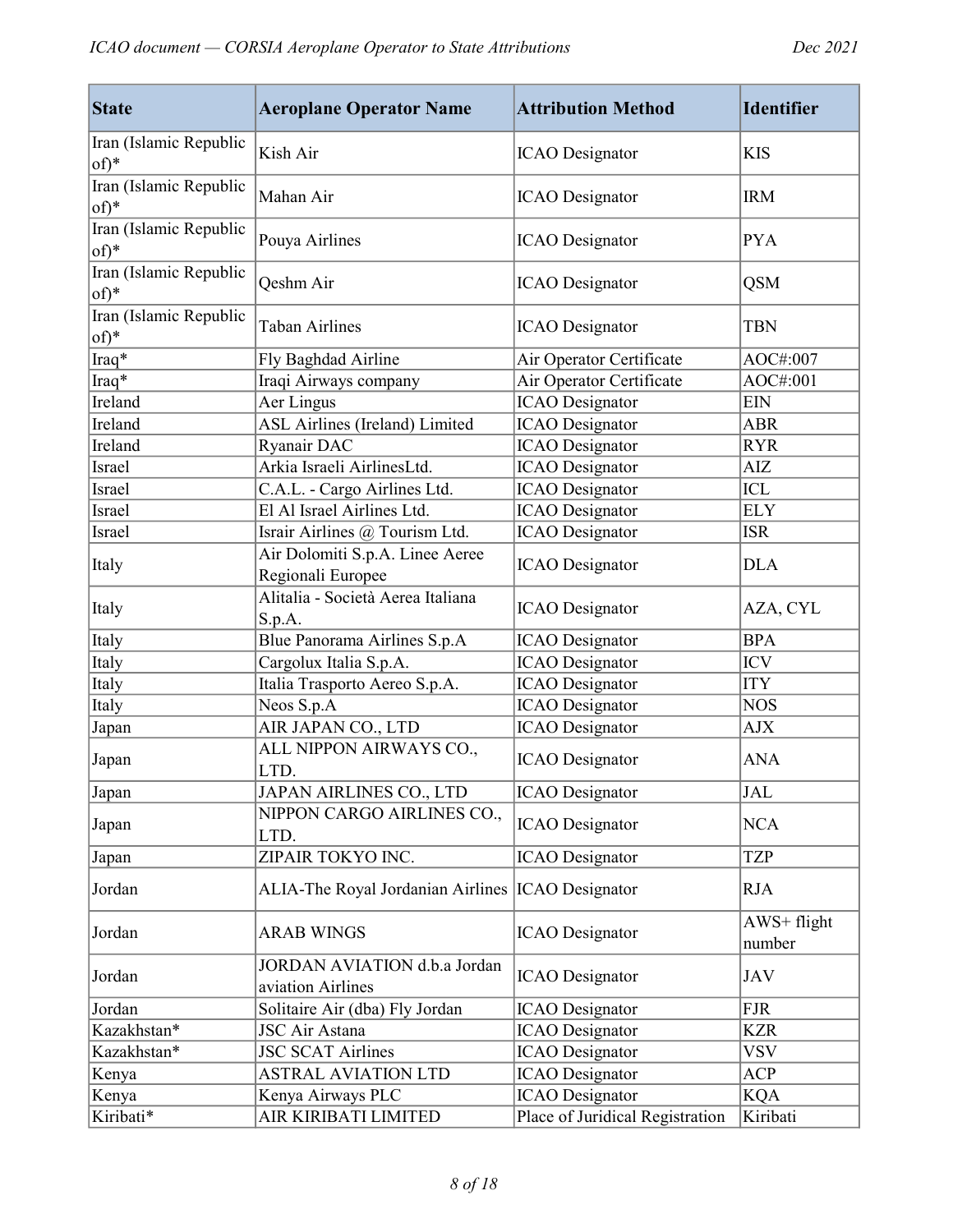| <b>State</b>        | <b>Aeroplane Operator Name</b>                                     | <b>Attribution Method</b>       | <b>Identifier</b> |
|---------------------|--------------------------------------------------------------------|---------------------------------|-------------------|
| Kiribati*           | <b>CORAL SUN AIRWAYS</b>                                           | Place of Juridical Registration | Kiribati          |
| Lao People's        |                                                                    |                                 |                   |
| Democratic Republic | Lao Airlines State Enterprise                                      | <b>ICAO</b> Designator          | <b>LAO</b>        |
| Latvia              | Air Baltic Corporation AS                                          | <b>ICAO</b> Designator          | <b>BTI</b>        |
| Latvia              | SmartLynx Airlines                                                 | <b>ICAO</b> Designator          | <b>ART</b>        |
| Lebanon             | <b>CEDAR EXECUTIVE</b>                                             | <b>ICAO</b> Designator          | <b>CDX</b>        |
| Lebanon             | MIDDLE EAST AIRLINES - AIR<br><b>LIBAN S.A.L</b>                   | <b>ICAO</b> Designator          | <b>MEA</b>        |
| Lithuania           | <b>GetJet Airlines</b>                                             | <b>ICAO</b> Designator          | <b>GJT</b>        |
| Luxembourg          | Cargolux Airlines International                                    | <b>ICAO</b> Designator          | <b>CLX</b>        |
| Luxembourg          | Global Jet Luxembourg                                              | <b>ICAO</b> Designator          | <b>SVW</b>        |
| Luxembourg          | Luxair Société de Navigation<br>Aérienne                           | <b>ICAO</b> Designator          | LGL               |
| Luxembourg          | Luxaviation S.A.                                                   | <b>ICAO</b> Designator          | <b>LXA</b>        |
| Madagascar          | <b>AIR MADAGASCAR</b>                                              | <b>ICAO</b> Designator          | <b>MDG</b>        |
| Malaysia*           | Air Asia Berhad                                                    | Air Operator Certificate        | AOC No 10         |
| Malaysia*           | Air Asia X Berhad                                                  | Air Operator Certificate        | AOC No 35         |
| Malaysia*           | Flyfirefly Sdn Bhd                                                 | Air Operator Certificate        | AOC No 37         |
| Malaysia*           | Malaysia Airlines Berhad                                           | Air Operator Certificate        | AOC No 55         |
| Malaysia*           | Malindo Airways Sdn Bhd                                            | Air Operator Certificate        | AOC No 47         |
| Maldives            | <b>Island Aviation Services Limited</b>                            | <b>ICAO</b> Designator          | <b>DQA</b>        |
| Mali                | <b>Sahel Aviation Service</b>                                      | Air Operator Certificate        | $ML-001$          |
| Mali                | <b>SKY MALI SA</b>                                                 | Air Operator Certificate        | ML-005            |
| Malta               | Air Malta plc.                                                     | <b>ICAO</b> Designator          | <b>AMC</b>        |
| Malta               | Air X Charter Ltd.                                                 | <b>ICAO</b> Designator          | <b>AXY</b>        |
| Malta               | Albinati Aviation Ltd.                                             | <b>ICAO</b> Designator          | <b>ULC</b>        |
| Malta               | Comlux Malta Ltd                                                   | <b>ICAO</b> Designator          | <b>MLM</b>        |
| Malta               | Elitavia Malta Ltd.                                                | <b>ICAO</b> Designator          | <b>EAU</b>        |
| Malta               | <b>Emperor Aviation Ltd</b>                                        | <b>ICAO</b> Designator          | <b>EMM</b>        |
| Malta               | Freebird Airlines Europe Ltd                                       | <b>ICAO</b> Designator          | <b>FHM</b>        |
| Malta               | Hi Fly Ltd                                                         | <b>ICAO</b> Designator          | <b>HFM</b>        |
| Malta               | Maleth Aero AOC Ltd.                                               | <b>ICAO</b> Designator          | <b>MLT</b>        |
| Malta               | TAG Aviation (Malta) LtdTAG                                        | <b>ICAO</b> Designator          | TEU               |
| Malta               | Touristic Aviation Services Ltd. dba<br>'Corendon Airlines Europe' | <b>ICAO</b> Designator          | CXI               |
| Malta               | VistaJet Ltd.                                                      | <b>ICAO</b> Designator          | <b>VJT</b>        |
| Mauritania          | <b>MAURITANIA AIRLINES</b>                                         | <b>ICAO</b> Designator          | <b>MAI</b>        |
| Mauritius           | Air Mauritius Ltd                                                  | Air Operator Certificate        | AOC <sub>01</sub> |
| Mexico              | AEROENLACES NACIONALES<br>S.A. DE C.V.                             | <b>ICAO</b> Designator          | VIV               |
| Mexico              | AEROLÍNEAS EJECUTIVAS, S.A.<br>DE C.V.                             | <b>ICAO</b> Designator          | <b>LET</b>        |
| Mexico              | AEROLITORAL S.A. DE C.V.                                           | <b>ICAO</b> Designator          | <b>SLI</b>        |
| Mexico              | AERONAVES TSM, S.A. DE C.V.                                        | <b>ICAO</b> Designator          | <b>VTM</b>        |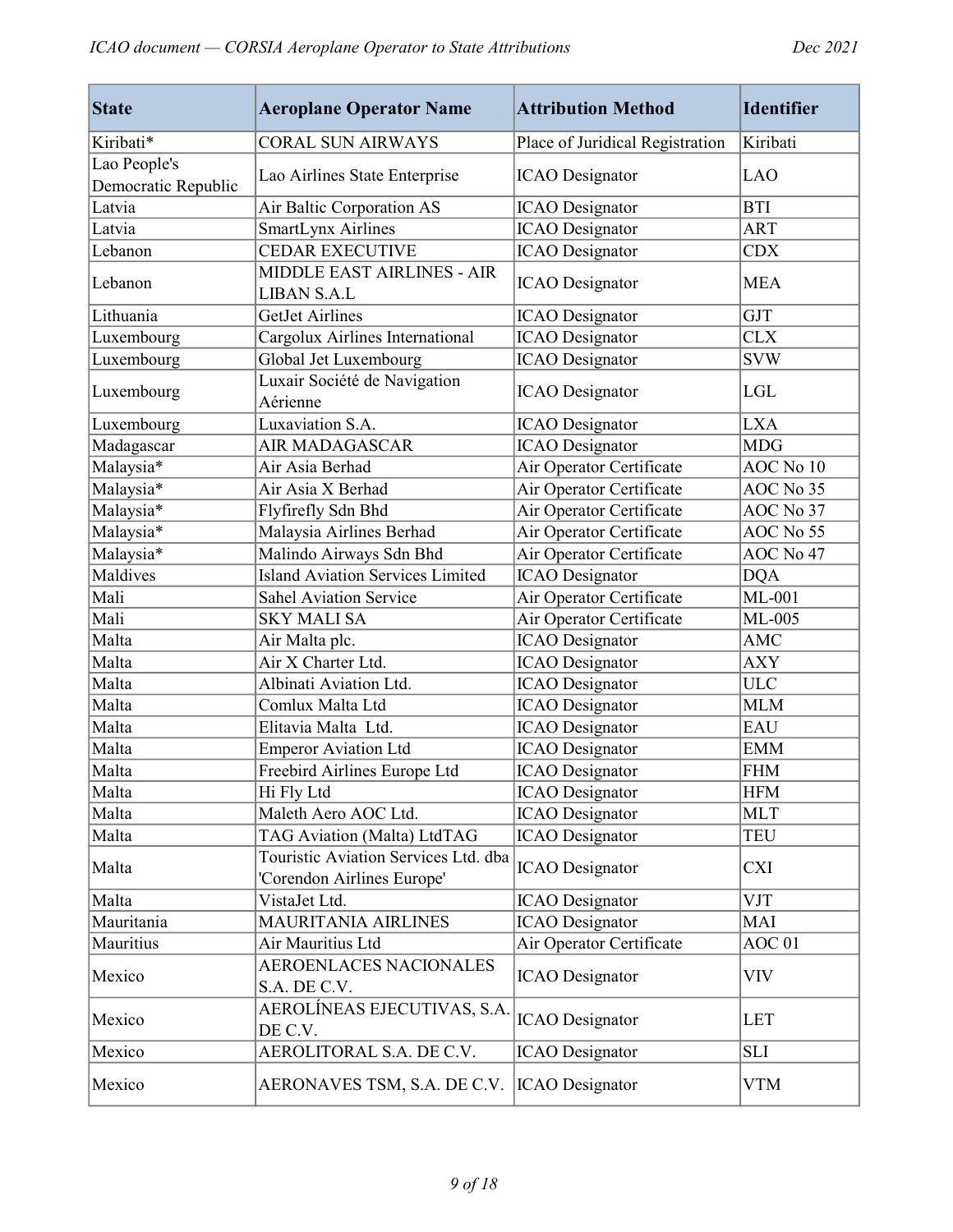| <b>State</b> | <b>Aeroplane Operator Name</b>                                 | <b>Attribution Method</b> | <b>Identifier</b> |
|--------------|----------------------------------------------------------------|---------------------------|-------------------|
| Mexico       | <b>AEROTRANSPORTES DE</b><br>CARGA UNIÓN S.A. DE C.V.          | <b>ICAO</b> Designator    | TNO               |
| Mexico       | <b>AEROTRASPORTES MAS DE</b><br>CARGA S.A. DE C.V.             | <b>ICAO</b> Designator    | <b>MAA</b>        |
| Mexico       | AEROVIAS DE MÉXICO S.A. DE<br>C.V.                             | <b>ICAO</b> Designator    | <b>AMX</b>        |
| Mexico       | CONCESIONARIO VUELA<br>COMPAÑÍA DE AVIACIÓN<br>S.A.P.I DE C.V. | <b>ICAO</b> Designator    | <b>VOI</b>        |
| Mexico       | Servicios Aéreos Across, S.A. de<br>C.V.                       | <b>ICAO</b> Designator    | <b>ACW</b>        |
| Mongolia*    | <b>MIAT</b>                                                    | <b>ICAO</b> Designator    | <b>MGL</b>        |
| Montenegro   | Montenegro Airlines                                            | <b>ICAO</b> Designator    | <b>MGX</b>        |
| Morocco      | Air Arabia Maroc                                               | <b>ICAO</b> Designator    | <b>MAC</b>        |
| Morocco      | Royal Air Maroc                                                | Air Operator Certificate  | <b>CN-XC01/96</b> |
| Mozambique*  | Linhas Aéreas de Moçambique, SA -<br><b>LAM</b>                | Air Operator Certificate  | $MOZ-01$          |
| Mozambique*  | Moçambique Expresso, SARL-<br><b>MEX</b>                       | Air Operator Certificate  | $MOZ-02$          |
| Myanmar      | Myanmar Airways International<br>Company Limited               | <b>ICAO</b> Designator    | <b>MMA</b>        |
| Myanmar      | <b>Myanmar National Airlines</b>                               | <b>ICAO</b> Designator    | <b>UBA</b>        |
| Namibia*     | Air Namibia                                                    | <b>ICAO</b> Designator    | <b>NMB</b>        |
| Nepal        | Himalaya Airlines                                              | <b>ICAO</b> Designator    | <b>HIM</b>        |
| Nepal        | Nepal Airlines Corporation                                     | <b>ICAO</b> Designator    | <b>RNA</b>        |
| Netherlands  | <b>Corendon Dutch Airlines B.V</b>                             | <b>ICAO</b> Designator    | <b>CND</b>        |
| Netherlands  | KLM Cityhopper B.V.                                            | <b>ICAO</b> Designator    | <b>KLM/KLC</b>    |
| Netherlands  | Koningklijke Luchtvaart<br>Maatschappij N.V.                   | <b>ICAO</b> Designator    | <b>KLM</b>        |
| Netherlands  | Martinair Holland N.V                                          | <b>ICAO</b> Designator    | <b>MPH</b>        |
| Netherlands  | Transavia Airlines C.V.                                        | <b>ICAO</b> Designator    | TRA               |
| Netherlands  | TUI Airlines Nederland B.V.<br>(TUIfly)                        | <b>ICAO</b> Designator    | TFL               |
| New Zealand  | Air New Zealand Ltd                                            | Air Operator Certificate  | AOC12861          |
| Nicaragua*   | AEROTAXI LA COSTEÑA S.A                                        | Air Operator Certificate  | LACP-001-09       |
| Nigeria      | Air Peace Limited                                              | <b>ICAO</b> Designator    | <b>APK</b>        |
| Nigeria      | Arik air Limited                                               | <b>ICAO</b> Designator    | ARA               |
| Norway       | Norwegian Air Shuttle ASA                                      | <b>ICAO</b> Designator    | <b>NAX</b>        |
| Norway       | Wideroes Flyveselskap A/S                                      | <b>ICAO</b> Designator    | WIF               |
| Oman*        | Oman Air                                                       | Air Operator Certificate  | <b>OMA</b>        |
| Oman*        | Salam Air                                                      | Air Operator Certificate  | <b>OMS</b>        |
| Pakistan     | Airblue Limited                                                | Air Operator Certificate  | <b>ABQ</b>        |
| Pakistan     | Pakistan International Airlines<br>Corporation                 | Air Operator Certificate  | <b>PIA</b>        |
| Panama*      | COMPAÑÍA PANAMEÑA DE<br>AVIACIÓN, S.A.                         | <b>ICAO</b> Designator    | <b>CMP</b>        |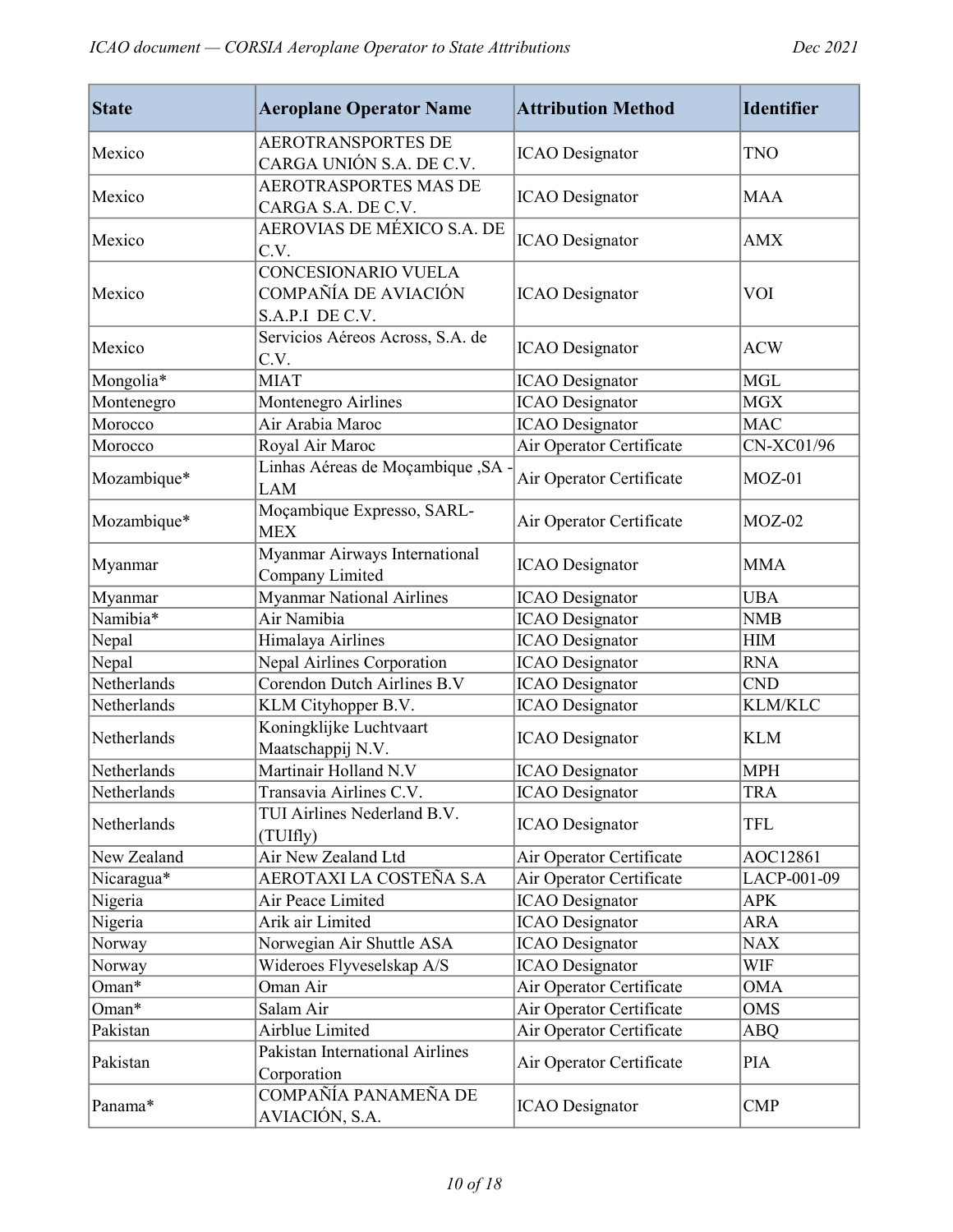| <b>State</b>        | <b>Aeroplane Operator Name</b>                                           | <b>Attribution Method</b> | <b>Identifier</b>                |
|---------------------|--------------------------------------------------------------------------|---------------------------|----------------------------------|
| Panama*             | DHL AERO EXPRESO, S.A.                                                   | <b>ICAO</b> Designator    | <b>DAE</b>                       |
| Papua New Guinea*   | Air Niugini                                                              | Air Operator Certificate  | 16                               |
| Papua New Guinea*   | Hevilift Ltd                                                             | Air Operator Certificate  | 3                                |
| Papua New Guinea*   | PNG Air                                                                  | Air Operator Certificate  | 5                                |
| Paraguay            | Transportes Aereos del Mercosur<br>S.A (Dba. LATAM Airlines<br>Paraguay) | <b>ICAO</b> Designator    | <b>LAP</b>                       |
| Peru                | Aerolinea del Caribe Peru SAC                                            | <b>ICAO</b> Designator    | <b>CPR</b>                       |
| Peru                | Lan Perú                                                                 | <b>ICAO</b> Designator    | <b>LPE</b>                       |
| Philippines         | <b>ASTRO AIR INTERNATIONAL</b><br>INC, PAN PACIFIC AIRLINES              | <b>ICAO</b> Designator    | <b>AAV</b>                       |
| Philippines         | CEBU AIR INC.                                                            | <b>ICAO</b> Designator    | <b>CEB</b>                       |
| Philippines         | <b>PAL EXPRESS</b>                                                       | <b>ICAO</b> Designator    | GAP                              |
| Philippines         | PHILIPPINE AIRLINES, INC.                                                | <b>ICAO</b> Designator    | <b>PAL</b>                       |
| Philippines         | PHILIPPINES AIRASIA INC.                                                 | <b>ICAO</b> Designator    | <b>APG</b>                       |
| Poland              | <b>AMC</b> Aviation                                                      | Air Operator Certificate  | PL-036                           |
| Poland              | Enter Air Sp. z o.o.                                                     | Air Operator Certificate  | PL-003                           |
| Poland              | Jet Story Sp. z o.o.                                                     | Air Operator Certificate  | PL-025                           |
| Poland              | Polskie Linie Lotnicze "LOT" S.A.                                        | Air Operator Certificate  | PL-001                           |
| Poland              | Ryanair Sun S.A.                                                         | Air Operator Certificate  | PL-066                           |
| Poland              | Smartwings Sp. z o.o.                                                    | Air Operator Certificate  | PL-012                           |
| Poland              | SprintAir S. A.                                                          | Air Operator Certificate  | PL-007                           |
| Portugal            | EJME (PORTUGAL) Aircraft<br>Management, Lda                              | <b>ICAO</b> Designator    | <b>JME</b>                       |
| Portugal            | <b>EUROATLANTIC Airways -</b><br>Transportes Aéreos, S.A                 | <b>ICAO</b> Designator    | <b>MMZ</b>                       |
| Portugal            | HI FLY - Transportes Aéreos, S.A.                                        | <b>ICAO</b> Designator    | <b>HFY</b>                       |
| Portugal            | NETJETS Transportes Aéreos, S.A.  ICAO Designator                        |                           | <b>NJE</b>                       |
| Portugal            | <b>SATA INTERNACIONAL Azores</b><br>Airlines, S.A.                       | <b>ICAO</b> Designator    | <b>RZO</b>                       |
| Portugal            | TAP AIR PORTUGAL                                                         | <b>ICAO</b> Designator    | <b>TAP</b>                       |
| Qatar               | <b>AMIRI FLIGHT</b>                                                      | <b>ICAO</b> Designator    | QAF                              |
| Qatar               | Qatar Airways (Q.C.S.C.)                                                 | <b>ICAO</b> Designator    | <b>QTR</b>                       |
| Qatar               | Qatar Executive W.L.L.                                                   | <b>ICAO</b> Designator    | QQE                              |
| Republic of Korea   | Air Busan                                                                | Air Operator Certificate  | <b>ABL</b>                       |
| Republic of Korea   | Air Incheon                                                              | Air Operator Certificate  | $\mathbf{A}\mathbf{I}\mathbf{H}$ |
| Republic of Korea   | Air Seoul                                                                | Air Operator Certificate  | <b>ASV</b>                       |
| Republic of Korea   | Asiana Airlines                                                          | Air Operator Certificate  | <b>AAR</b>                       |
| Republic of Korea   | Eastar Jet                                                               | Air Operator Certificate  | <b>ESR</b>                       |
| Republic of Korea   | Jejuair                                                                  | Air Operator Certificate  | <b>JJA</b>                       |
| Republic of Korea   | Jin Air                                                                  | Air Operator Certificate  | <b>JNA</b>                       |
| Republic of Korea   | Korean Air                                                               | Air Operator Certificate  | <b>KAL</b>                       |
| Republic of Korea   | T'way Air                                                                | Air Operator Certificate  | <b>TWB</b>                       |
| Republic of Moldova | AEROTRANSCARGO SRL                                                       | <b>ICAO</b> Designator    | <b>ATG</b>                       |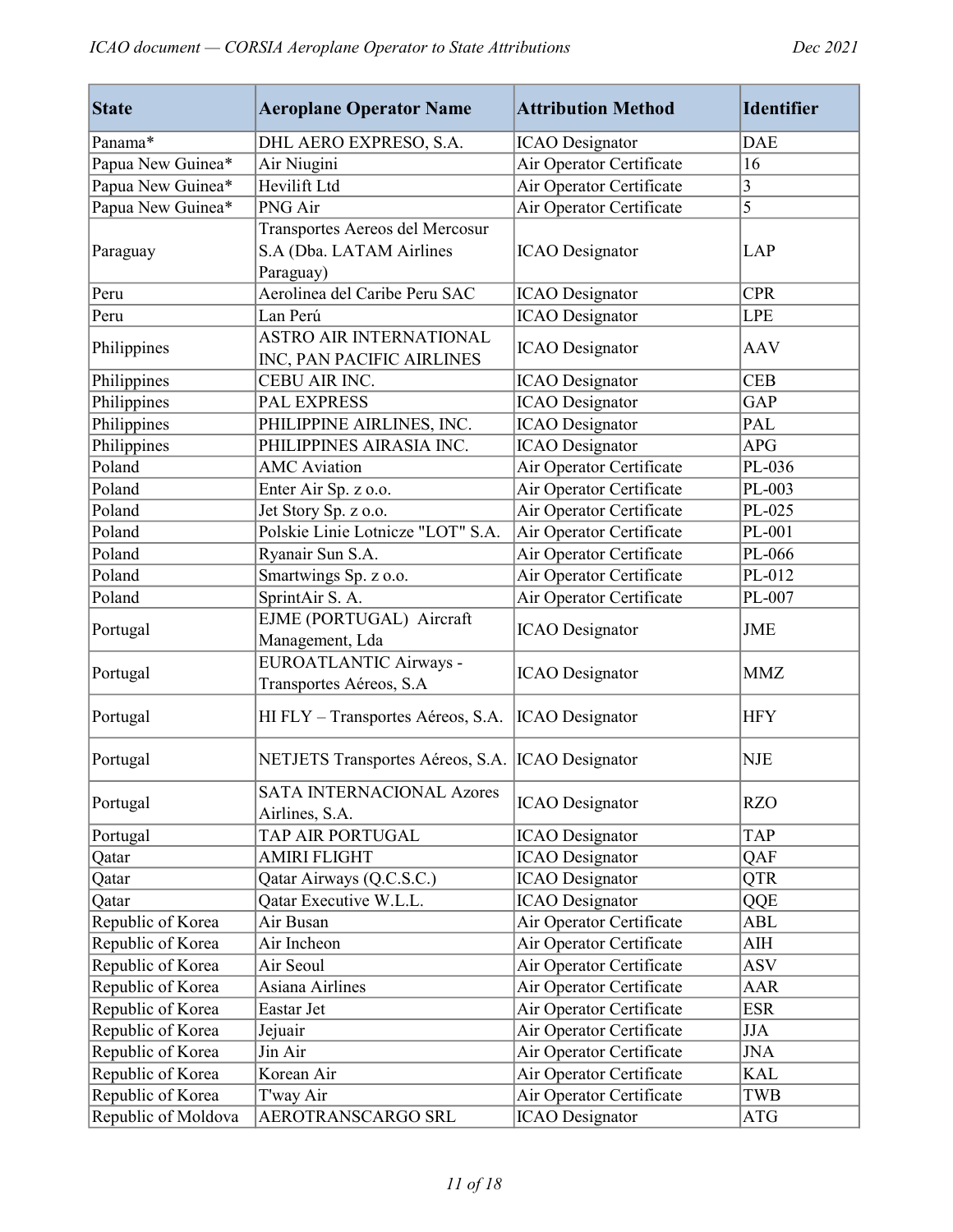| <b>State</b>              | <b>Aeroplane Operator Name</b>                                 | <b>Attribution Method</b> | <b>Identifier</b> |
|---------------------------|----------------------------------------------------------------|---------------------------|-------------------|
| Republic of Moldova       | CA AIR MOLDOVA SRL                                             | <b>ICAO</b> Designator    | <b>MLD</b>        |
| Republic of Moldova       | FLY ONE SRL                                                    | <b>ICAO</b> Designator    | <b>FIA</b>        |
| Republic of Moldova       | FLY PRO SRL                                                    | <b>ICAO</b> Designator    | <b>PVV</b>        |
| Republic of Moldova       | TERRA AVIA SRL                                                 | <b>ICAO</b> Designator    | <b>TVR</b>        |
| Romania                   | AIR BUCHAREST TRANSPORT<br><b>AERIAN</b>                       | <b>ICAO</b> Designator    | <b>BUR</b>        |
| Romania                   | BLUE AIR TRANSPORT AERIAN ICAO Designator                      |                           | <b>BMS</b>        |
| Romania                   | <b>TAROM</b>                                                   | <b>ICAO</b> Designator    | <b>ROT</b>        |
| <b>Russian Federation</b> | Air company "AVIACON<br><b>ZITOTRANS"</b>                      | <b>ICAO</b> Designator    | <b>AZS</b>        |
| <b>Russian Federation</b> | Air Company Sirius-Aero Ltd                                    | <b>ICAO</b> Designator    | <b>CIG</b>        |
| <b>Russian Federation</b> | Aviacompany "Aviastar-TU"                                      | <b>ICAO</b> Designator    | <b>TUP</b>        |
| <b>Russian Federation</b> | Joint Stock Company "Ural<br>Airlines"                         | <b>ICAO</b> Designator    | <b>SVR</b>        |
| <b>Russian Federation</b> | Joint-Stock Company "Aurora<br>Airlines"                       | <b>ICAO</b> Designator    | <b>SHU</b>        |
| <b>Russian Federation</b> | Joint-Stock Company "NordStar<br>Airlines"                     | <b>ICAO</b> Designator    | <b>TYA</b>        |
| Russian Federation        | Joint-Stock Company "Red Wings"                                | <b>ICAO</b> Designator    | <b>RWZ</b>        |
| <b>Russian Federation</b> | Joint-Stock Company "Rossiya<br>airlines"                      | <b>ICAO</b> Designator    | <b>SDM</b>        |
| <b>Russian Federation</b> | Joint-Stock Company "ROYAL<br>FLIGHT airlines"                 | <b>ICAO</b> Designator    | <b>ABG</b>        |
| <b>Russian Federation</b> | <b>JSC Smartavia Airlines</b>                                  | <b>ICAO</b> Designator    | <b>AUL</b>        |
| <b>Russian Federation</b> | <b>Limited Liability Company</b><br>"ABAKAN AIR"               | <b>ICAO</b> Designator    | <b>NKP</b>        |
| <b>Russian Federation</b> | Limited Liability Company "Air<br>Company "Sky Gates Airlines" | <b>ICAO</b> Designator    | <b>SAY</b>        |
| <b>Russian Federation</b> | Limited Liability Company<br>"AirBridgeCargo Airlines"         | <b>ICAO</b> Designator    | <b>ABW</b>        |
| Russian Federation        | Limited Liability Company<br>"ATRAN"                           | <b>ICAO</b> Designator    | <b>VAS</b>        |
| Russian Federation        | Limited Liability Company "AZUR<br>AIR"                        | <b>ICAO</b> Designator    | <b>KTK</b>        |
| <b>Russian Federation</b> | <b>Limited Liability Company</b><br>"Erofey"                   | <b>ICAO</b> Designator    | <b>ERF</b>        |
| <b>Russian Federation</b> | Limited Liability Company "I FLY"                              | <b>ICAO</b> Designator    | <b>RSY</b>        |
| Russian Federation        | Limited Liability Company "Ikar"                               | <b>ICAO</b> Designator    | <b>KAR</b>        |
| Russian Federation        | <b>Limited Liability Company "NORD</b><br>WIND"                | <b>ICAO</b> Designator    | <b>NWS</b>        |
| <b>Russian Federation</b> | Limited Liability Company "Pobeda<br>Airlines"                 | <b>ICAO</b> Designator    | <b>PBD</b>        |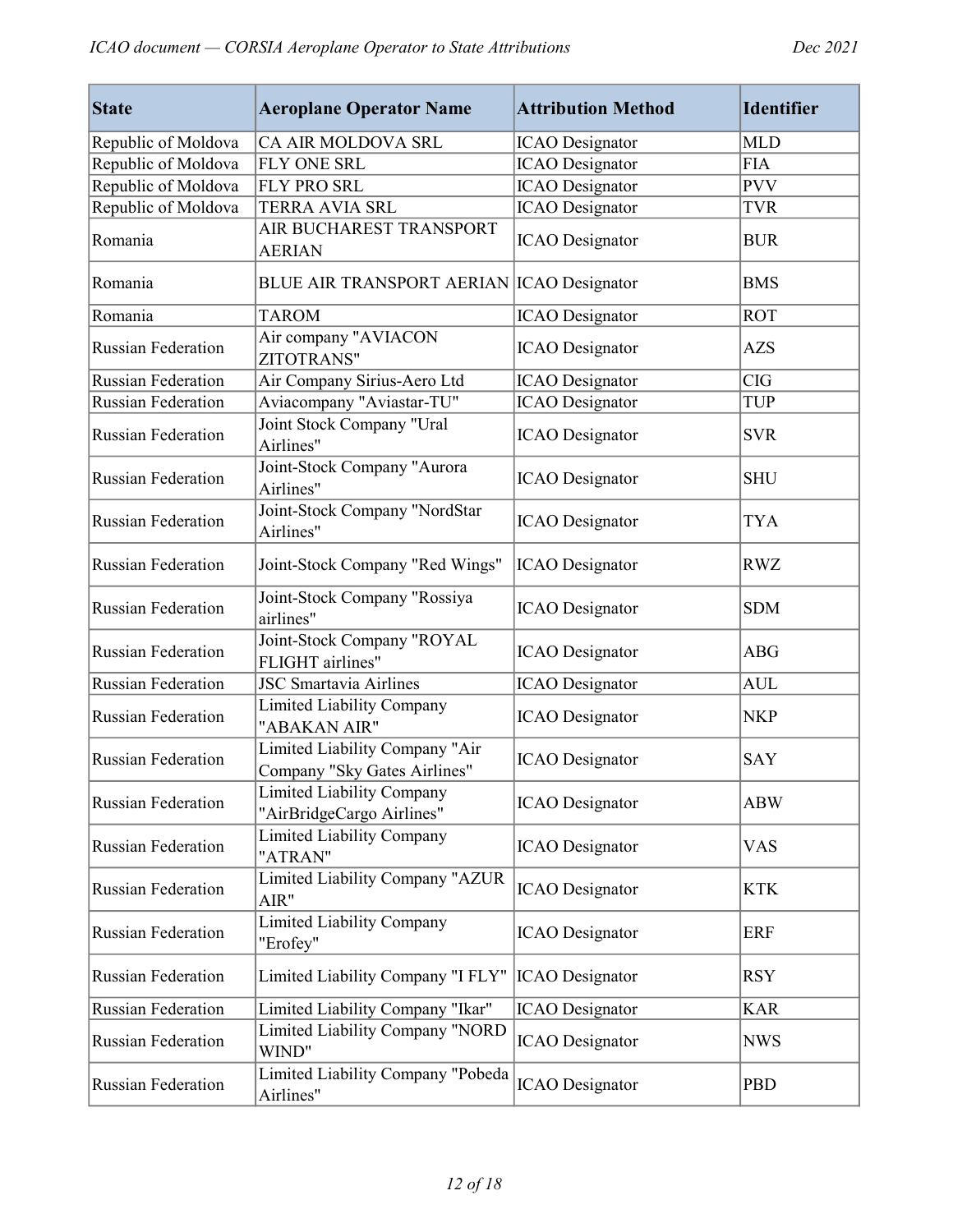| <b>State</b>                        | <b>Aeroplane Operator Name</b>                            | <b>Attribution Method</b>       | <b>Identifier</b>                            |
|-------------------------------------|-----------------------------------------------------------|---------------------------------|----------------------------------------------|
| <b>Russian Federation</b>           | Limited Liability Company "Volga -<br>Dnepr Airlines"     | <b>ICAO</b> Designator          | VDA                                          |
| <b>Russian Federation</b>           | Public Joint Stock Company<br>"Aeroflot-Russian Airlines" | <b>ICAO</b> Designator          | AFL                                          |
| <b>Russian Federation</b>           | Public Joint Stock Company<br>"Siberia Airlines"          | <b>ICAO</b> Designator          | <b>SBI</b>                                   |
| <b>Russian Federation</b>           | Special Flight Detachment "Russia"                        | <b>ICAO</b> Designator          | <b>RSD</b>                                   |
| <b>Russian Federation</b>           | <b>UTair Aviation</b>                                     | <b>ICAO</b> Designator          | <b>UTA</b>                                   |
| Rwanda                              | <b>RWANDAIR LIMITED</b>                                   | <b>ICAO</b> Designator          | <b>RWD</b>                                   |
| Saint Vincent and the<br>Grenadines | Mustique Airways Ltd                                      | Air Operator Certificate        | 2A/12/003 K                                  |
| Saint Vincent and the<br>Grenadines | One Caribbean Ltd.                                        | Air Operator Certificate        | 2A/12/003 BF                                 |
| Saint Vincent and the<br>Grenadines | St. Vincent Grenadines Air (1990)<br>Limited              | Air Operator Certificate        | 2A/12/003L                                   |
| San Marino                          | <b>ACASS SAN MARINO SRL</b>                               | Air Operator Certificate        | SM 001                                       |
| San Marino                          | ALPHA ONE SAN MARINO<br>S.R.L.                            | Air Operator Certificate        | SM 025                                       |
| San Marino                          | <b>AVCON JET SRL</b>                                      | <b>ICAO</b> Designator          | VAJ                                          |
| San Marino                          | COMPASS AVIATION S.R.L.                                   | Air Operator Certificate        | SM 028                                       |
| San Marino                          | <b>EMPIRE AVIATION SAN</b><br><b>MARINO SRL</b>           | Air Operator Certificate        | SM 003                                       |
| San Marino                          | FTC AVIATION SRL                                          | Air Operator Certificate        | SM 021                                       |
| San Marino                          | <b>ICS AERO SM SRL</b>                                    | <b>ICAO</b> Designator          | <b>ICF</b>                                   |
| San Marino                          | <b>JET MANAGEMENT SAN</b><br><b>MARINO</b>                | Air Operator Certificate        | SM 022                                       |
| San Marino                          | LIMITLESS AVIATION SM S.R.L   Air Operator Certificate    |                                 | <b>VIA</b><br><b>GREGORIO</b><br>CASTALDIO 5 |
| San Marino                          | <b>LUXAVIATION SAN MARINO</b><br><b>SRL</b>               | <b>ICAO</b> Designator          | <b>LSM</b>                                   |
| San Marino                          | <b>OVERSTAR SRL</b>                                       | <b>ICAO</b> Designator          | <b>OCJ</b>                                   |
| San Marino                          | <b>SAN MARINO EXECUTIVE</b><br><b>AVIATION S.R.L.</b>     | <b>ICAO</b> Designator          | <b>SMF</b>                                   |
| San Marino                          | <b>SKYLINE AVIATION SRL</b>                               | <b>ICAO</b> Designator          | <b>SML</b>                                   |
| San Marino                          | SMJet SRL                                                 | Air Operator Certificate        | <b>SMD</b>                                   |
| San Marino                          | SPARFELL LUFTFAHRT S.R.L.                                 | Air Operator Certificate        | SM 026                                       |
| San Marino                          | SPEC AVIATION SM S.R.L.                                   | Air Operator Certificate        | SM 024                                       |
| San Marino                          | <b>STARJET SRL</b>                                        | Place of Juridical Registration | San Marino                                   |
| San Marino                          | TAG AVIATION SAN MARINO<br><b>SRL</b>                     | Air Operator Certificate        | TAG                                          |
| San Marino                          | TITAN AVIATION SAN MARINO<br>S.R.L.                       | Air Operator Certificate        | SM 016                                       |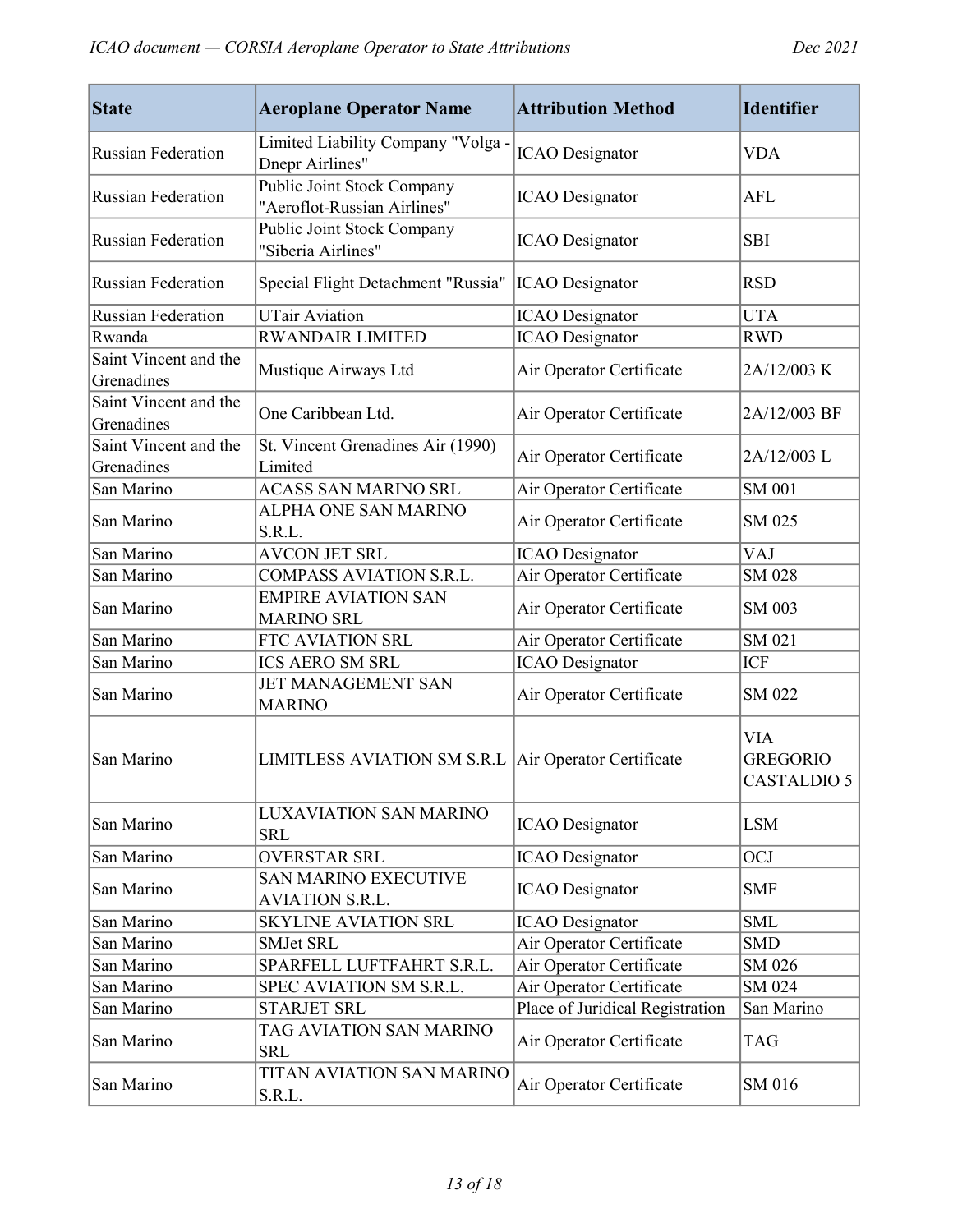| <b>State</b>                      | <b>Aeroplane Operator Name</b>                                             | <b>Attribution Method</b> | <b>Identifier</b> |
|-----------------------------------|----------------------------------------------------------------------------|---------------------------|-------------------|
| Sao Tome and Principe STP AIRWAYS |                                                                            | Air Operator Certificate  | 01/AOC/2016       |
| Saudi Arabia*                     | Flynas                                                                     | <b>ICAO</b> Designator    | <b>KNE</b>        |
| Saudi Arabia*                     | <b>NAS JET Private Aviation Co.Ltd</b>                                     | <b>ICAO</b> Designator    | AC004             |
| Saudi Arabia*                     | Saudi Arabian Airlines                                                     | <b>ICAO</b> Designator    | <b>SVA</b>        |
| Saudi Arabia*                     | SaudiGulf Airlines                                                         | Air Operator Certificate  | AC013             |
| Saudi Arabia*                     | <b>Sky Prime Aviation Services</b>                                         | Air Operator Certificate  | AC028             |
| Senegal                           | AIR SENEGAL SA                                                             | <b>ICAO</b> Designator    | <b>SZN</b>        |
| Serbia                            | <b>AIR PINK</b>                                                            | <b>ICAO</b> Designator    | <b>PNK</b>        |
| Serbia                            | <b>AIR SERBIA</b>                                                          | <b>ICAO</b> Designator    | <b>ASL</b>        |
| Serbia                            | PRINCE AVIATION                                                            | <b>ICAO</b> Designator    | <b>PNC</b>        |
| Seychelles*                       | Air Seychelles Ltd.                                                        | <b>ICAO</b> Designator    | <b>SEY</b>        |
| Singapore                         | Jetstar Asia Airways Private<br>Limited                                    | <b>ICAO</b> Designator    | <b>JSA</b>        |
| Singapore                         | Scoot Tigerair Pte Ltd                                                     | <b>ICAO</b> Designator    | <b>TGW</b>        |
| Singapore                         | Singapore Airlines Limited                                                 | <b>ICAO</b> Designator    | <b>SIA</b>        |
| Slovakia                          | Smartwings Slovakia (Travel<br>Service)                                    | <b>ICAO</b> Designator    | <b>TVQ</b>        |
| Solomon Islands*                  | Solomon Airlines Limited                                                   | <b>ICAO</b> Designator    | <b>SOL</b>        |
| Somalia*                          | AFRICAN EXPRESS AIRWAYS                                                    | <b>ICAO</b> Designator    | <b>AXK</b>        |
| Somalia <sup>*</sup>              | Fly Ade Airlines                                                           | <b>ICAO</b> Designator    | <b>SAQ</b>        |
| Somalia*                          | <b>JUBBA AIRWAYS</b>                                                       | <b>ICAO</b> Designator    | <b>JBW</b>        |
| South Africa                      | Comair Limited                                                             | <b>ICAO</b> Designator    | <b>CAW</b>        |
| South Africa                      | <b>SA Airlink</b>                                                          | <b>ICAO</b> Designator    | LNK               |
| South Africa                      | Solenta Aviation                                                           | <b>ICAO</b> Designator    | <b>SET</b>        |
| South Africa                      | South African Airways SOC Ltd                                              | <b>ICAO</b> Designator    | <b>SAA</b>        |
| Spain                             | AIR EUROPA LÍNEAS AÉREAS<br>S.A.U.                                         | <b>ICAO</b> Designator    | <b>AEA</b>        |
| Spain                             | AIR NOSTRUM LINEAS AEREAS<br>DEL MEDITERRANEO                              | <b>ICAO</b> Designator    | <b>ANE</b>        |
| Spain                             | ALBA STAR S.A.                                                             | <b>ICAO</b> Designator    | LAV               |
| Spain                             | <b>BINTER CANARIAS, S.A.U</b>                                              | <b>ICAO</b> Designator    | <b>IBB</b>        |
| Spain                             | COMPAÑÍA OPERADORA DE<br>CORTO Y MEDIO RADIO<br><b>IBERIA EXPRESS S.A.</b> | <b>ICAO</b> Designator    | <b>IBS</b>        |
| Spain                             | <b>CYGNUS AIR</b>                                                          | <b>ICAO</b> Designator    | <b>RGN</b>        |
| Spain                             | <b>EVELOP AIRLINES, S.L.</b>                                               | <b>ICAO</b> Designator    | <b>EVE</b>        |
| Spain                             | GESTAIR, S.A.U.                                                            | <b>ICAO</b> Designator    | <b>GES</b>        |
| Spain                             | IBERIA LÍNEAS AÉREAS DE<br>ESPAÑA SA OPERADORA SU                          | <b>ICAO</b> Designator    | <b>IBE</b>        |
| Spain                             | PLUS ULTRA LÍNEAS AÉREAS<br>S.A                                            | <b>ICAO</b> Designator    | <b>PUE</b>        |
| Spain                             | PRIVILEGE STYLE S.A                                                        | <b>ICAO</b> Designator    | <b>PVG</b>        |
| Spain                             | SWIFTAIR, S.A.                                                             | <b>ICAO</b> Designator    | <b>SWT</b>        |
| Spain                             | VOLOTEA, S.A.                                                              | <b>ICAO</b> Designator    | <b>VOE</b>        |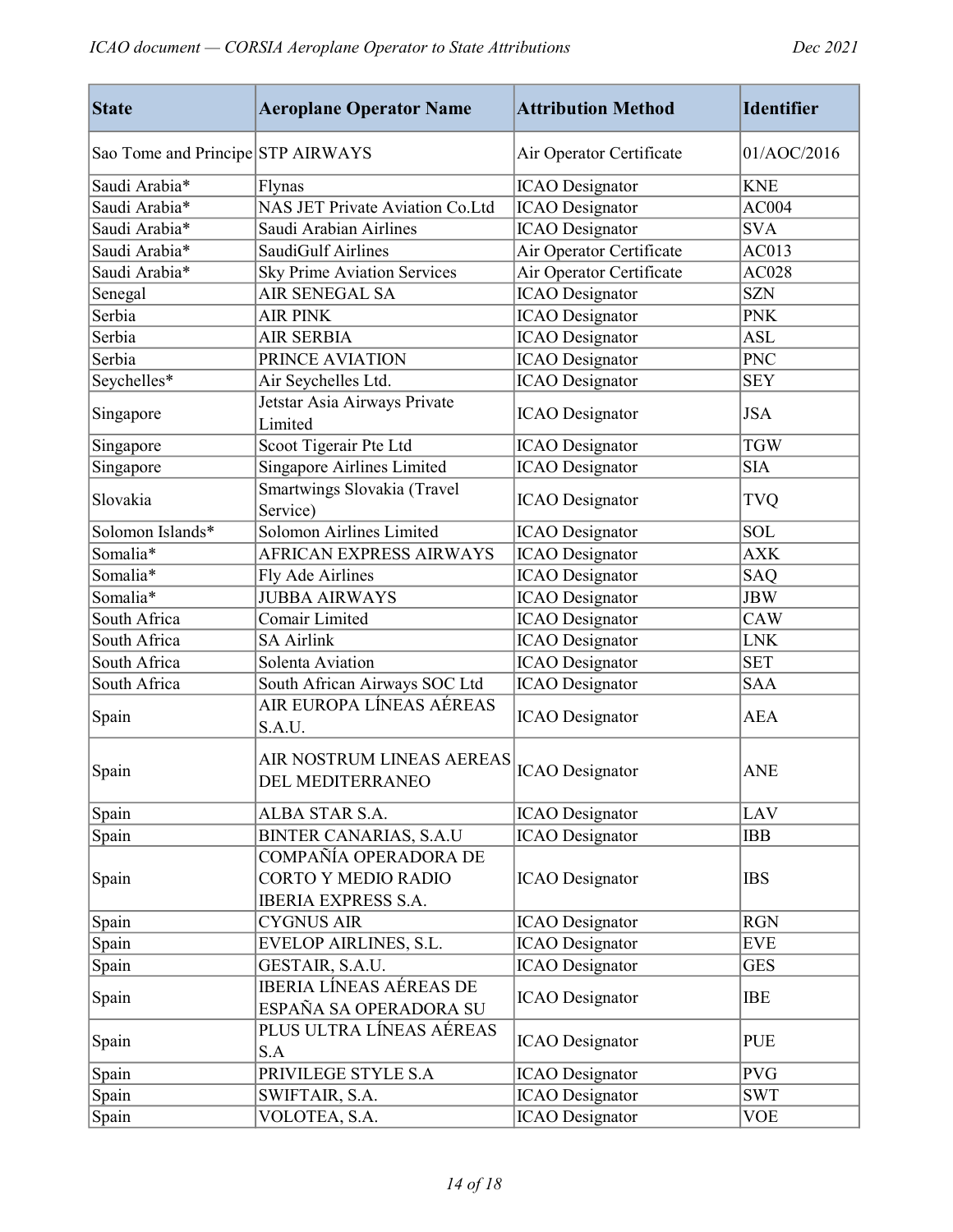| <b>State</b>         | <b>Aeroplane Operator Name</b>                       | <b>Attribution Method</b> | <b>Identifier</b> |
|----------------------|------------------------------------------------------|---------------------------|-------------------|
| Spain                | <b>VUELING AIRLINES S.A.</b>                         | <b>ICAO</b> Designator    | <b>VLG</b>        |
| Spain                | WAMOS AIR S.A.                                       | <b>ICAO</b> Designator    | <b>PLM</b>        |
| Spain                | World 2 Fly, S.L.U.                                  | <b>ICAO</b> Designator    | <b>WFL</b>        |
| Sri Lanka*           | Srilankan Airlines Limited                           | <b>ICAO</b> Designator    | <b>ALK</b>        |
| Sudan*               | <b>Badr Airlines</b>                                 | <b>ICAO</b> Designator    | <b>BDR</b>        |
| Sudan*               | Sudan Airways                                        | <b>ICAO</b> Designator    | <b>SUD</b>        |
| Sudan*               | Tarco Aviation                                       | <b>ICAO</b> Designator    | <b>TQQ</b>        |
| Suriname*            | Fly Always                                           | <b>ICAO</b> Designator    | <b>EDR</b>        |
| Suriname*            | Surinam Airways                                      | <b>ICAO</b> Designator    | <b>SLM</b>        |
| Sweden               | Braathens Regional Airways AB                        | <b>ICAO</b> Designator    | <b>BRX</b>        |
| Sweden               | Norwegian Air Sweden AOC AB                          | <b>ICAO</b> Designator    | <b>NSZ</b>        |
| Sweden               | Nova Airlines AB                                     | <b>ICAO</b> Designator    | <b>NVR</b>        |
| Sweden               | <b>SAS</b>                                           | <b>ICAO</b> Designator    | SAS               |
| Sweden               | <b>TUIFLY NORDIC AB</b>                              | <b>ICAO</b> Designator    | <b>BLX</b>        |
| Sweden               | WEST ATLANTIC SWEDEN AB                              | <b>ICAO</b> Designator    | <b>SWN</b>        |
| Switzerland          | Business Jet Zurich-Airport AG                       | <b>ICAO</b> Designator    | <b>VCN</b>        |
| Switzerland          | Chair Airlines AG                                    | <b>ICAO</b> Designator    | <b>GSW</b>        |
| Switzerland          | easyJet Switzerland                                  | <b>ICAO</b> Designator    | <b>EZS</b>        |
| Switzerland          | Edelweiss Air AG                                     | <b>ICAO</b> Designator    | <b>EDW</b>        |
| Switzerland          | <b>Swiss International Airlines</b>                  | <b>ICAO</b> Designator    | <b>SWR</b>        |
| Syrian Arab Republic | <b>CHAM WINGS AIRLINES</b>                           | <b>ICAO</b> Designator    | <b>SAW</b>        |
| Syrian Arab Republic | <b>SYRIAN AIRLINES</b>                               | <b>ICAO</b> Designator    | <b>SYR</b>        |
| Thailand             | Bangkok Airways Public Company<br>Limited            | <b>ICAO</b> Designator    | <b>BKP</b>        |
| Thailand             | K-Mile Air Company Limited                           | <b>ICAO</b> Designator    | <b>KMI</b>        |
| Thailand             | Nok Airlines Public Company<br>Limited               | <b>ICAO</b> Designator    | <b>NOK</b>        |
| Thailand             | Thai Air Asia X Company Limited                      | <b>ICAO</b> Designator    | <b>TAX</b>        |
| Thailand             | Thai AirAsia Company Limited                         | <b>ICAO</b> Designator    | AIQ               |
| Thailand             | Thai Airways International Public<br>Company Limited | <b>ICAO</b> Designator    | <b>THA</b>        |
| Thailand             | Thai Lion Mentari Company<br>Limited                 | <b>ICAO</b> Designator    | <b>TLM</b>        |
| Thailand             | Thai Smile Airways Company<br>Limited                | <b>ICAO</b> Designator    | THD               |
| Thailand             | Thai Viet Jet Air Joint Stock<br>Company Limited     | <b>ICAO</b> Designator    | TVJ               |
| Togo                 | <b>ASKY</b>                                          | <b>ICAO</b> Designator    | <b>SKK</b>        |
| Trinidad and Tobago  | Caribbean Airlines Limited                           | Air Operator Certificate  | <b>BWA/002</b>    |
| Tunisia              | <b>EXPRESS AIR CARGO</b>                             | <b>ICAO</b> Designator    | <b>XRC</b>        |
| Tunisia              | <b>JASMIN AIRWAYS</b>                                | <b>ICAO</b> Designator    | <b>JAW</b>        |
| Tunisia              | Nouvelair                                            | <b>ICAO</b> Designator    | <b>LBT</b>        |
| Tunisia              | <b>SYPHAX AIRLINES</b>                               | <b>ICAO</b> Designator    | <b>SYA</b>        |
| Tunisia              | Tunisair                                             | <b>ICAO</b> Designator    | <b>TAR</b>        |
| Tunisia              | TUNISAIR EXPRESS                                     | <b>ICAO</b> Designator    | <b>TUX</b>        |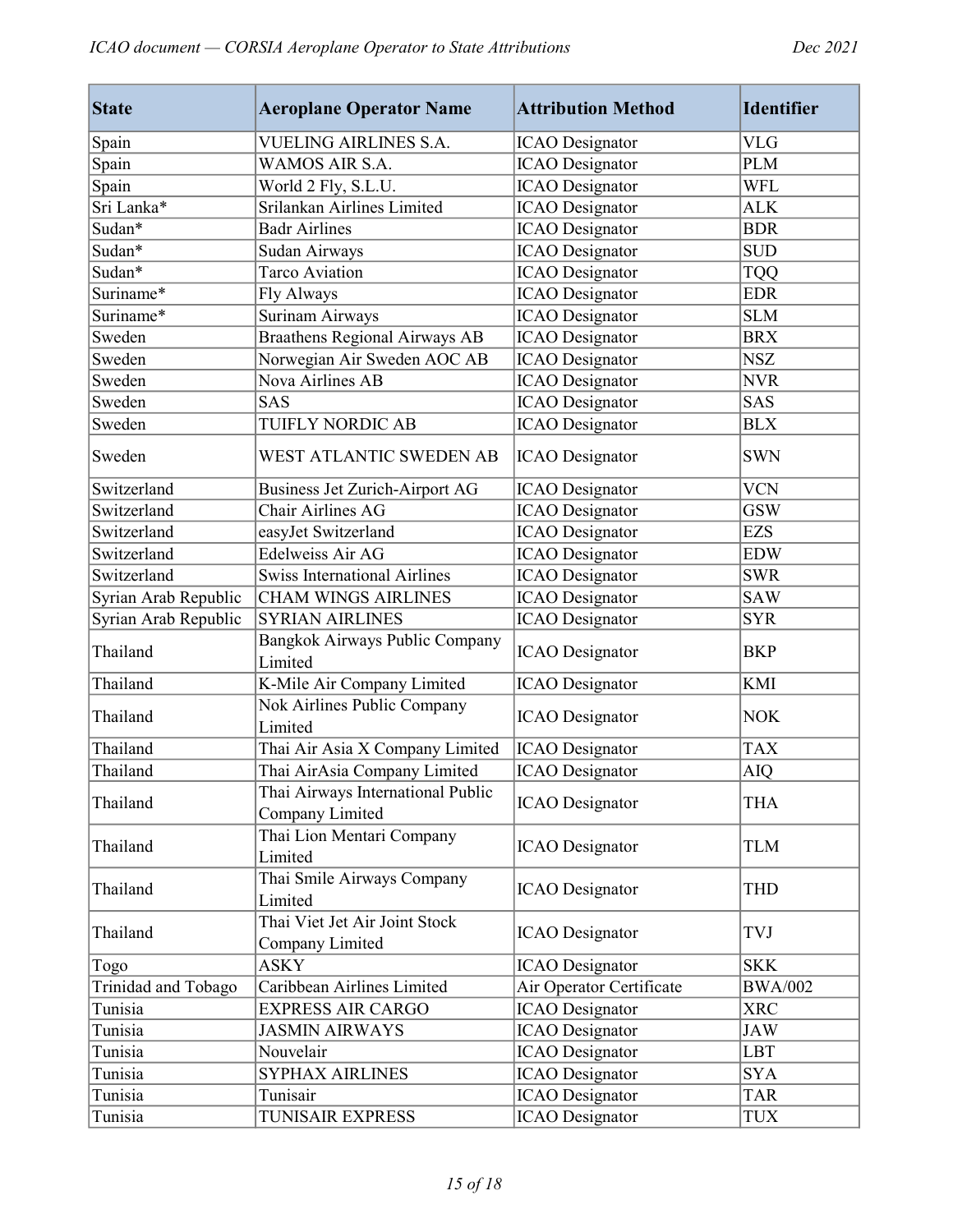| <b>State</b>                               | <b>Aeroplane Operator Name</b>                | <b>Attribution Method</b> | <b>Identifier</b>       |
|--------------------------------------------|-----------------------------------------------|---------------------------|-------------------------|
| Tunisia                                    | <b>TUNISAVIA</b>                              | <b>ICAO</b> Designator    | <b>TAJ</b>              |
| Turkey                                     | Air ACT                                       | <b>ICAO</b> Designator    | <b>RUN</b>              |
| Turkey                                     | Corendon Airlines                             | <b>ICAO</b> Designator    | CAI                     |
| Turkey                                     | <b>Freebird Airlines</b>                      | <b>ICAO</b> Designator    | <b>FHY</b>              |
| Turkey                                     | <b>MNG Airlines</b>                           | Air Operator Certificate  | TR-006                  |
| Turkey                                     | Onur Air                                      | <b>ICAO</b> Designator    | <b>OHY</b>              |
| Turkey                                     | Pegasus Airlines                              | <b>ICAO</b> Designator    | <b>PGT</b>              |
| Turkey                                     | SunExpress                                    | <b>ICAO</b> Designator    | <b>SXS</b>              |
| Turkey                                     | <b>Tailwind Airlines</b>                      | <b>ICAO</b> Designator    | TWI                     |
| Turkey                                     | <b>Turkish Airlines</b>                       | <b>ICAO</b> Designator    | <b>THY</b>              |
| Turkey                                     | <b>ULS Airlines Cargo</b>                     | Air Operator Certificate  | TR-013                  |
| Turkmenistan*                              | Turkmenistan Airlines                         | <b>ICAO</b> Designator    | <b>TUA</b>              |
| Uganda*                                    | Transafrik Uganda Ltd.                        | Air Operator Certificate  | <b>TAK</b>              |
| Ukraine                                    | <b>Antonov Company</b>                        | Air Operator Certificate  | <b>UK 018</b>           |
| Ukraine                                    | Azur Air Ukraine Airlines, LLC                | Air Operator Certificate  | <b>UK 014</b>           |
| Ukraine                                    | <b>Bees Airline</b>                           | Air Operator Certificate  | <b>UK059</b>            |
|                                            | <b>Limited Liability Company</b>              |                           |                         |
| Ukraine                                    | "Aircompany "ZetAvia"                         | Air Operator Certificate  | <b>UK 009</b>           |
| Ukraine                                    | Limited Liability Company "SkyUp<br>Airlines" | Air Operator Certificate  | <b>UK 055</b>           |
| Ukraine                                    | LLC "Maximus Airlines"                        | Air Operator Certificate  | <b>UK 025</b>           |
| Ukraine                                    | Motor Sich JSC                                | Air Operator Certificate  | <b>UK 026</b>           |
| Ukraine                                    | <b>Ukraine International Airlines</b>         | Air Operator Certificate  | <b>UK 021</b>           |
| Ukraine                                    | Windrose                                      | Air Operator Certificate  | <b>UK 004</b>           |
| United Arab Emirates* Air Arabia           |                                               | <b>ICAO</b> Designator    | <b>ABY</b>              |
| United Arab Emirates* Dubai Air Wing       |                                               | <b>ICAO</b> Designator    | <b>DUB</b>              |
| United Arab Emirates* Emirates             |                                               | <b>ICAO</b> Designator    | <b>UAE</b>              |
| United Arab Emirates* Etihad Airways       |                                               | <b>ICAO</b> Designator    | <b>ETD</b>              |
| United Arab Emirates* Execujet Middle East |                                               | <b>ICAO</b> Designator    | <b>EJO</b>              |
| United Arab Emirates* FlyDubai             |                                               | <b>ICAO</b> Designator    | <b>FDB</b>              |
| United Arab Emirates* Royal Jet            |                                               | <b>ICAO</b> Designator    | <b>ROJ</b>              |
| United Kingdom                             | AIR CHARTER SCOTLAND LTD                      | <b>ICAO</b> Designator    | <b>EDC</b>              |
| United Kingdom                             | AIRTANKER SERVICES LTD                        | <b>ICAO</b> Designator    | <b>TOW</b>              |
| <b>United Kingdom</b>                      | <b>BA CITYFLYER LTD</b>                       | <b>ICAO</b> Designator    | <b>CFE</b>              |
| United Kingdom                             | <b>BRITISH AIRWAYS PLC</b>                    | <b>ICAO</b> Designator    | BAW, SHT,<br><b>XMS</b> |
| United Kingdom                             | CARGOLOGICAIR LTD                             | <b>ICAO</b> Designator    | <b>CLU</b>              |
| United Kingdom                             | CAYMAN AIRWAYS                                | <b>ICAO</b> Designator    | CAY                     |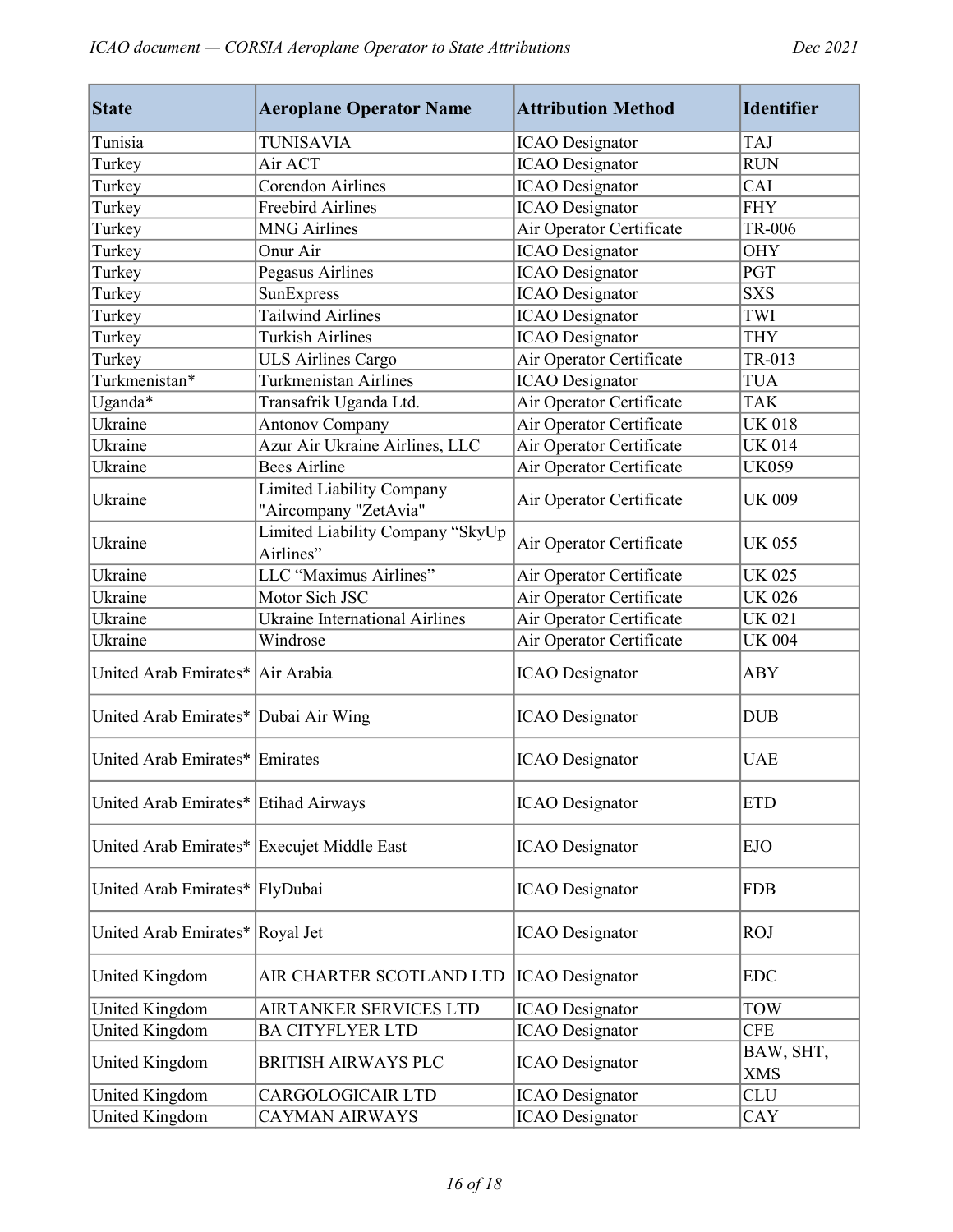| <b>State</b>                    | <b>Aeroplane Operator Name</b>                                                  | <b>Attribution Method</b>       | <b>Identifier</b>    |
|---------------------------------|---------------------------------------------------------------------------------|---------------------------------|----------------------|
| United Kingdom                  | <b>DHL AIR LTD</b>                                                              | <b>ICAO</b> Designator          | <b>DHK</b>           |
| United Kingdom                  | <b>EASYJET UK LTD</b>                                                           | <b>ICAO</b> Designator          | <b>EZY</b>           |
| <b>United Kingdom</b>           | FLEXJET OPERTATIONS LTD                                                         | <b>ICAO</b> Designator          | <b>FLJ</b>           |
| <b>United Kingdom</b>           | <b>FLYBE LTD</b>                                                                | <b>ICAO</b> Designator          | <b>BEE</b>           |
| <b>United Kingdom</b>           | <b>GAMA AVIATION LTD</b>                                                        | <b>ICAO</b> Designator          | <b>GMA</b>           |
| United Kingdom                  | <b>GLOBAL JET IOM LTD</b>                                                       | Place of Juridical Registration | United<br>Kingdom    |
| United Kingdom                  | <b>INTERCARIBBEAN AIRWAYS</b><br><b>LTD</b>                                     | <b>ICAO</b> Designator          | <b>IWY</b>           |
| United Kingdom                  | <b>JET2.COM LTD</b>                                                             | <b>ICAO</b> Designator          | <b>EXS</b>           |
| <b>United Kingdom</b>           | <b>JOTA AVIATION</b>                                                            | <b>ICAO</b> Designator          | <b>ENZ</b>           |
| United Kingdom                  | <b>LOGANAIR LIMITED</b>                                                         | <b>ICAO</b> Designator          | LOG                  |
| United Kingdom                  | <b>LONDON EXECUTIVE</b><br><b>AVIATION LTD</b>                                  | <b>ICAO</b> Designator          | <b>LNX</b>           |
| <b>United Kingdom</b>           | <b>LONGTAIL AVIATION</b>                                                        | <b>ICAO</b> Designator          | <b>LGT</b>           |
| United Kingdom                  | NORWEGIAN AIR (UK) LTD                                                          | <b>ICAO</b> Designator          | <b>NRS</b>           |
| United Kingdom                  | TAG AVIATION (UK) LTD                                                           | <b>ICAO</b> Designator          | <b>VIP</b>           |
| United Kingdom                  | THOMAS COOK AIRLINES LTD                                                        | <b>ICAO</b> Designator          | <b>TCX</b>           |
| United Kingdom                  | <b>TITAN AIRWAYS LTD</b>                                                        | <b>ICAO</b> Designator          | <b>AWC</b>           |
| United Kingdom                  | TUI AIRWAYS LTD                                                                 | <b>ICAO</b> Designator          | <b>TOM</b>           |
| United Kingdom                  | <b>VIRGIN ATLANTIC AIRWAYS</b><br><b>LTD</b>                                    | <b>ICAO</b> Designator          | <b>VIR</b>           |
| United Kingdom                  | WEST ATLANTIC UK LTD                                                            | <b>ICAO</b> Designator          | <b>NPT</b>           |
| <b>United Kingdom</b>           | WIZZ AIR UK LTD                                                                 | <b>ICAO</b> Designator          | <b>WUK</b>           |
| United Republic of<br>Tanzania* | Air Tanzania Company Ltd.                                                       | <b>ICAO</b> Designator          | <b>ATC</b>           |
| United Republic of<br>Tanzania* | Precision Air Services Plc.                                                     | <b>ICAO</b> Designator          | PRF                  |
| <b>United States</b>            | Alaska Airlines, Inc.                                                           | <b>ICAO</b> Designator          | <b>ASA</b>           |
| <b>United States</b>            | American Airlines, Inc                                                          | <b>ICAO</b> Designator          | AAL                  |
| <b>United States</b>            | Atlas Air, Inc.                                                                 | <b>ICAO</b> Designator          | GTI                  |
| <b>United States</b>            | Champlain Enterprises, d/b/a<br>Commutair, operated as United<br><b>Express</b> | <b>ICAO</b> Designator          | <b>UCA</b>           |
| <b>United States</b>            | Compass Airlines, LLC                                                           | <b>ICAO</b> Designator          | <b>CPZ</b>           |
| <b>United States</b>            | Delta Air Lines, Inc.                                                           | <b>ICAO</b> Designator          | <b>DAL</b>           |
| <b>United States</b>            | Endeavor Air, Inc.                                                              | <b>ICAO</b> Designator          | <b>EDV</b>           |
| <b>United States</b>            | Executive Jet Management, Inc.                                                  | <b>ICAO</b> Designator          | <b>EJM</b>           |
| <b>United States</b>            | ExpressJet Airlines Inc.                                                        | Place of Juridical Registration | <b>United States</b> |
| <b>United States</b>            | Federal Express Corporation d/b/a<br><b>FedEx Express</b>                       | <b>ICAO</b> Designator          | <b>FDX</b>           |
| <b>United States</b>            | FlexJet, LLC                                                                    | Place of Juridical Registration | <b>United States</b> |
| <b>United States</b>            | <b>Frontier Airlines</b>                                                        | Place of Juridical Registration | <b>United States</b> |
| <b>United States</b>            | GoJet Airlines, LLC                                                             | <b>ICAO</b> Designator          | <b>GJS</b>           |
| <b>United States</b>            | Hawaiian Airlines Inc.                                                          | <b>ICAO</b> Designator          | <b>HAL</b>           |